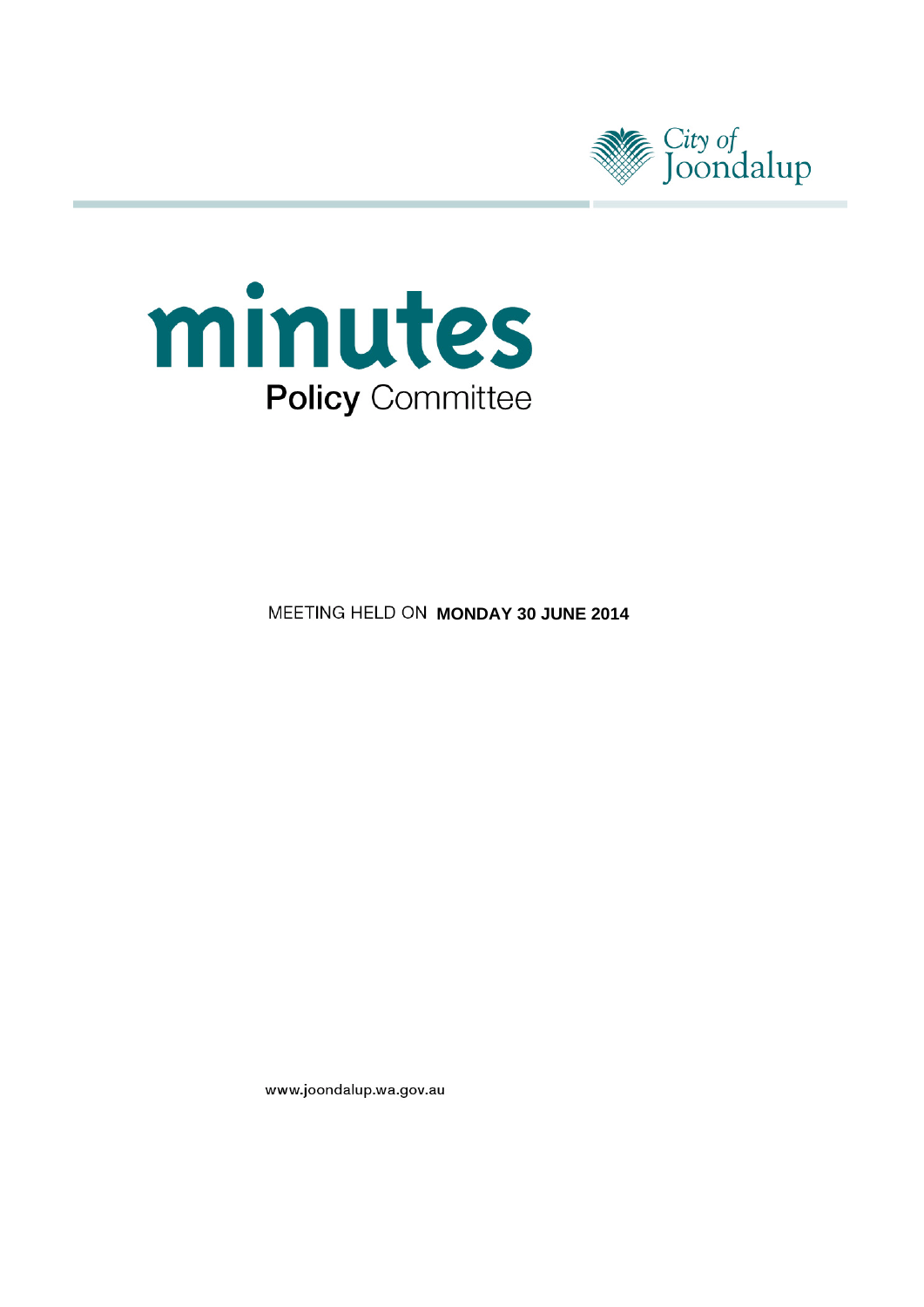# **TABLE OF CONTENTS**

| Item No.       | <b>Title</b>                                                                              | Page No. |
|----------------|-------------------------------------------------------------------------------------------|----------|
|                | <b>Declaration of Opening</b>                                                             | 3        |
|                | <b>Declarations of Interest</b>                                                           | 3        |
|                | Apologies/Leave of absence                                                                | 4        |
|                | <b>Confirmation of Minutes</b>                                                            | 5        |
|                | Announcements by the Presiding Member without discussion                                  | 5        |
|                | Identification of matters for which the meeting may be closed to<br>the public            | 5        |
|                | <b>Petitions and deputations</b>                                                          | 5        |
|                | <b>Reports</b>                                                                            | 6        |
| 1              | Draft Purchasing Policy - [36574]                                                         | 6        |
| $\overline{2}$ | Revocation of the Economic Development Policy - [101268]                                  | 11       |
| 3              | Legal Representation for Elected Members and Employees Policy -<br>Major Review - [13562] | 15       |
| 4              | Electronic Quotation Methods - [09763]                                                    | 20       |
|                | <b>Urgent Business</b>                                                                    | 29       |
|                | Motions of which previous notice has been given                                           | 29       |
|                | <b>Requests for Reports for future consideration</b>                                      | 29       |
|                | <b>Closure</b>                                                                            | 29       |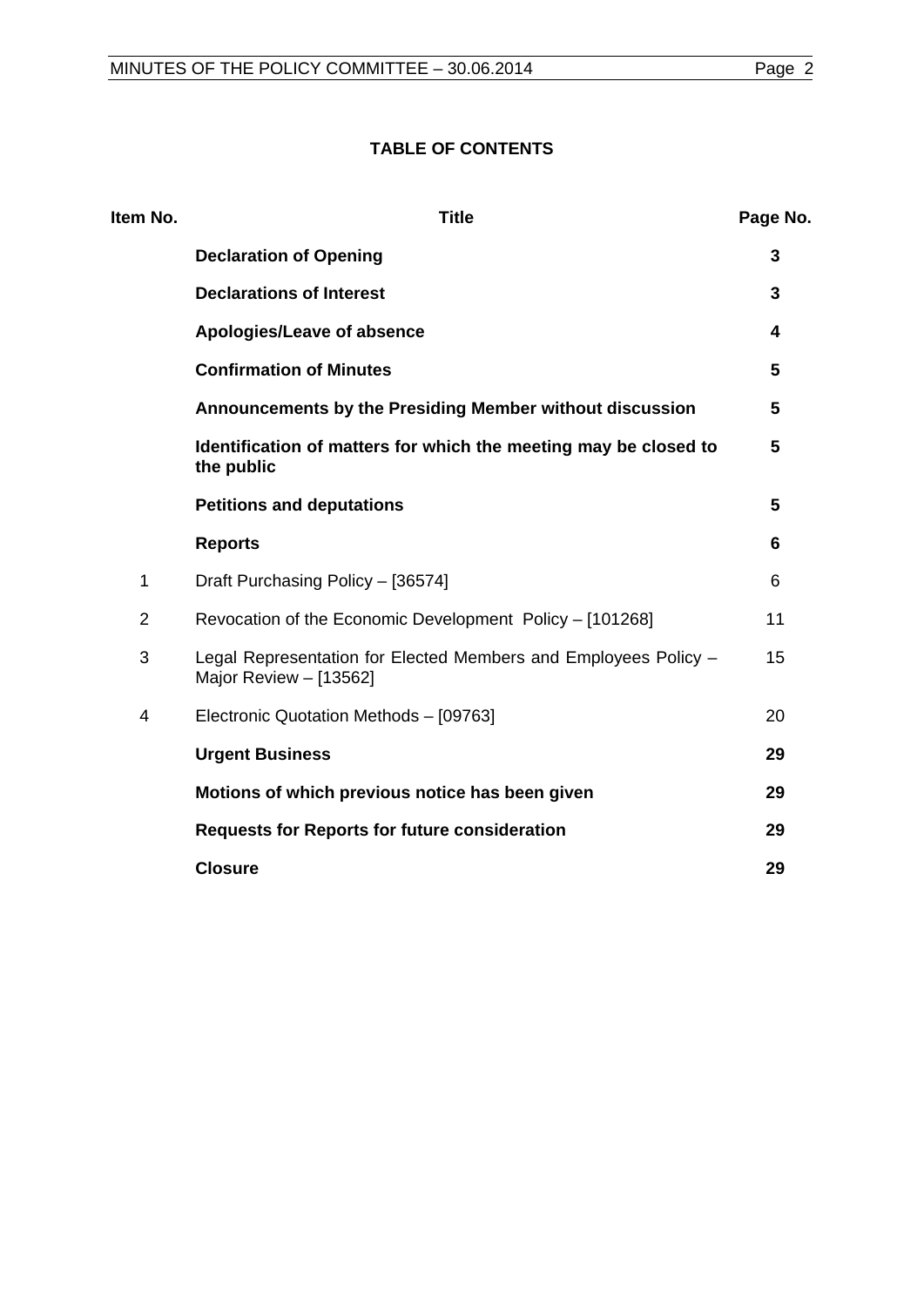# **CITY OF JOONDALUP**

**MINUTES OF THE POLICY COMMITTEE MEETING HELD IN CONFERENCE ROOM 2, JOONDALUP CIVIC CENTRE, BOAS AVENUE, JOONDALUP ON MONDAY 30 JUNE 2014.**

# **ATTENDANCE**

#### **Committee Members**

| Cr Liam Gobbert<br>Mayor Troy Pickard | <b>Presiding Member</b>        | from 6.03pm                  |
|---------------------------------------|--------------------------------|------------------------------|
|                                       |                                | Absent from 6.19pm to 6.34pm |
| Cr John Chester                       | <b>Deputy Presiding Member</b> |                              |
| Cr Mike Norman                        |                                |                              |
| Cr Teresa Ritchie, JP                 |                                | from 6.08pm                  |
| Cr Philippa Taylor                    |                                |                              |
|                                       |                                |                              |

# **Observer**

Cr Brian Corr *from 6.02pm*

#### **Officers**

| Mr Mike Tidy          | <b>Director Corporate Services</b>         |
|-----------------------|--------------------------------------------|
| Mr Jamie Parry        | Director Governance and Strategy           |
| Mr Brad Sillence      | <b>Manager Governance</b>                  |
| Ms Christine Robinson | <b>Manager Executive and Risk Services</b> |
| Mrs Lesley Taylor     | Governance Officer                         |

# <span id="page-2-0"></span>**DECLARATION OF OPENING**

The Presiding Member declared the meeting open at 6.00pm.

# <span id="page-2-1"></span>**DECLARATIONS OF INTEREST**

# **Disclosures of Financial / Proximity Interest**

A declaration under this section requires that the nature of the interest must be disclosed. Consequently a member who has made a declaration must not preside, participate in, or be present during any discussion or decision-making procedure relating to the matter the subject of the declaration. An employee is required to disclose their financial interest and if required to do so by the Council must disclose the extent of the interest. Employees are required to disclose their financial interests where they are required to present verbal or written reports to the Council. Employees are able to continue to provide advice to the Council in the decision making process if they have disclosed their interest.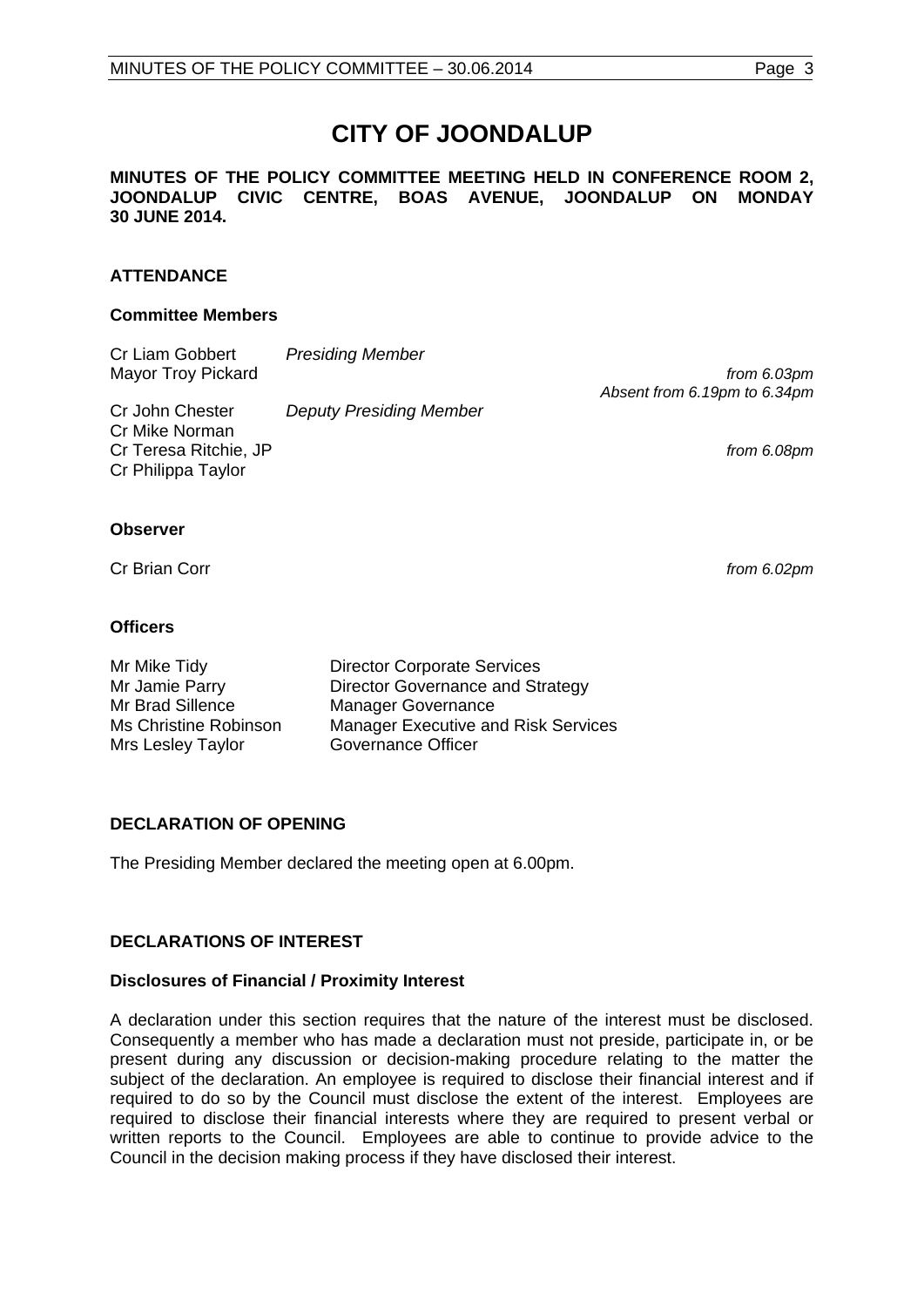| <b>Name/Position</b>      | <b>Mayor Troy Pickard.</b>                              |  |
|---------------------------|---------------------------------------------------------|--|
| <b>Item No./Subject</b>   | Item 4 - Electronic Quotation Methods.                  |  |
| <b>Nature of interest</b> | <b>Financial Interest.</b>                              |  |
| <b>Extent of Interest</b> | As President of the Western Australian Local Government |  |
|                           | Association, Mayor Pickard is considered an employee.   |  |

# **Disclosures of interest affecting impartiality**

Elected Members (in accordance with Regulation 11 of the *Local Government [Rules of Conduct] Regulations 2007)* and employees (in accordance with the Code of Conduct) are required to declare any interest that may affect their impartiality in considering a matter. This declaration does not restrict any right to participate in or be present during the decision-making process. The Elected Member/employee is also encouraged to disclose the nature of the interest.

| <b>Name/Position</b>      | <b>Cr Brian Corr.</b>                                       |
|---------------------------|-------------------------------------------------------------|
| <b>Item No./Subject</b>   | Item 1 – Draft Purchasing Policy.                           |
| <b>Nature of interest</b> | Interest that may affect impartiality.                      |
| <b>Extent of Interest</b> | Cr Corr is secretary of the Joondalup Business Association. |

| <b>Name/Position</b>      | <b>Cr Brian Corr.</b>                                       |
|---------------------------|-------------------------------------------------------------|
| <b>Item No./Subject</b>   | Item 2 – Revocation of the Economic Development Policy.     |
| <b>Nature of interest</b> | Interest that may affect impartiality.                      |
| <b>Extent of Interest</b> | Cr Corr is secretary of the Joondalup Business Association. |

| <b>Name/Position</b>      | <b>Cr Brian Corr.</b>                                       |
|---------------------------|-------------------------------------------------------------|
| <b>Item No./Subject</b>   | Item 4 – Electronic Quotation Methods.                      |
| <b>Nature of interest</b> | Interest that may affect impartiality.                      |
| <b>Extent of Interest</b> | Cr Corr is secretary of the Joondalup Business Association. |

# <span id="page-3-0"></span>**APOLOGIES/LEAVE OF ABSENCE**

# **Apology:**

Cr Kerry Hollywood.

# **Leave of Absence Previously Approved:**

| Cr Russ Fishwick, JP  | 4 August to 23 September 2014 inclusive;  |
|-----------------------|-------------------------------------------|
| Cr Geoff Amphlett, JP | 6 August to 22 August 2014 inclusive;     |
| Cr Philippa Taylor    | 20 August to 12 September 2014 inclusive. |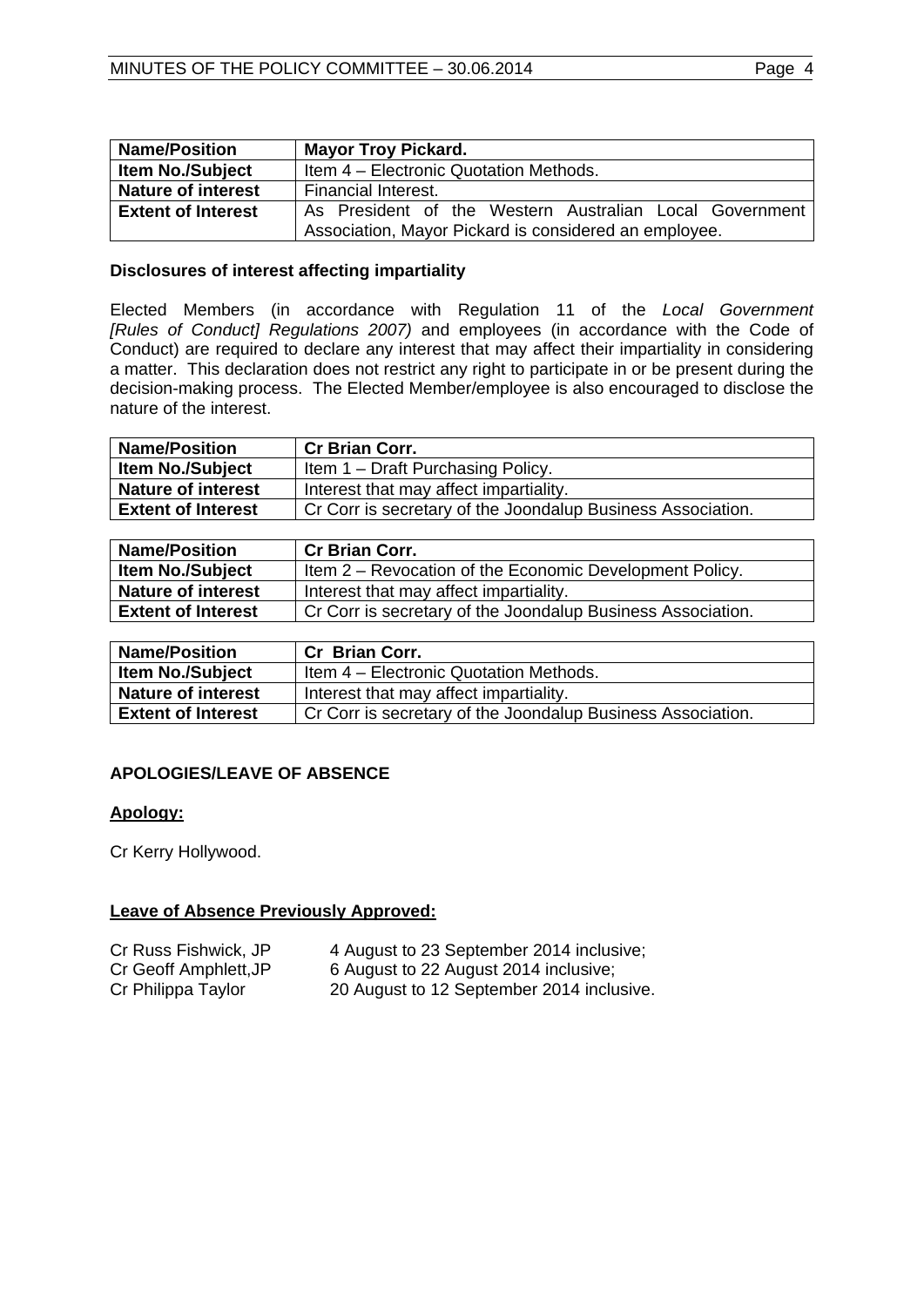*Cr Corr entered the room at 6.02pm.*

*Mayor Pickard entered the room at 6.03pm.*

# <span id="page-4-0"></span>**CONFIRMATION OF MINUTES**

#### MINUTES OF THE POLICY COMMITTEE HELD ON 17 MARCH 2014

**MOVED Cr Norman, SECONDED Cr Taylor that the minutes of the meeting of the Policy Committee held on 17 March 2014 be confirmed as a true and correct record.**

#### **The Motion was Put and CARRIED (5/0)**

**In favour of the Motion:** Cr Gobbert, Mayor Pickard, Crs Chester, Norman and Taylor.

# <span id="page-4-1"></span>**ANNOUNCEMENTS BY THE PRESIDING MEMBER WITHOUT DISCUSSION**

Nil.

# <span id="page-4-2"></span>**IDENTIFICATION OF MATTERS FOR WHICH THE MEETING MAY BE CLOSED TO THE PUBLIC**

In accordance with Clause 5.2 of the City's *Meeting Procedures Local Law 2013*, this meeting was not open to the public.

# <span id="page-4-3"></span>**PETITIONS AND DEPUTATIONS**

Nil.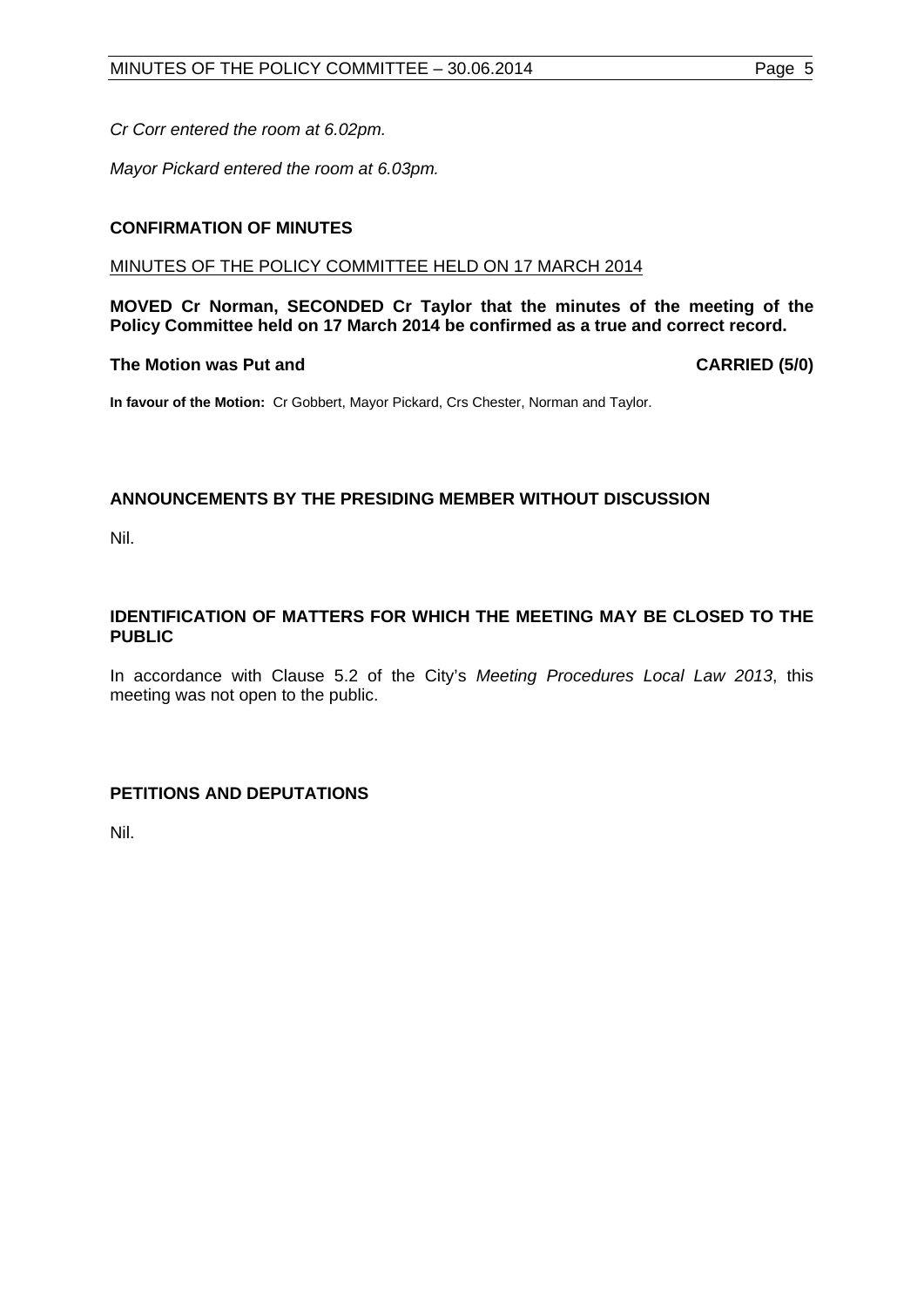# <span id="page-5-0"></span>**REPORTS**

#### **Disclosure of interest affecting impartiality**

| <b>Name/Position</b>                                                | <b>Cr Brian Corr.</b>                                       |  |
|---------------------------------------------------------------------|-------------------------------------------------------------|--|
| <b>Item No./Subject</b>                                             | Item 1 – Draft Purchasing Policy.                           |  |
| <b>Nature of interest</b><br>Interest that may affect impartiality. |                                                             |  |
| <b>Extent of Interest</b>                                           | Cr Corr is secretary of the Joondalup Business Association. |  |

# <span id="page-5-1"></span>**ITEM 1 DRAFT PURCHASING POLICY**

| <b>WARD</b>                           | Αll                                                                                                                                                                                              |
|---------------------------------------|--------------------------------------------------------------------------------------------------------------------------------------------------------------------------------------------------|
| <b>RESPONSIBLE</b><br><b>DIRECTOR</b> | Mr Garry Hunt<br>Office of the CEO                                                                                                                                                               |
| <b>FILE NUMBER</b>                    | 36574, 101515                                                                                                                                                                                    |
| <b>ATTACHMENT</b>                     | Attachment 1<br><b>Draft Purchasing Policy</b>                                                                                                                                                   |
| <b>AUTHORITY / DISCRETION</b>         | Executive - The substantial direction setting and oversight<br>role of Council, such as adopting plans and reports,<br>accepting tenders, directing operations, setting and<br>amending budgets. |

# **PURPOSE**

For Council to adopt the City's draft *Purchasing Policy*.

# **EXECUTIVE SUMMARY**

Since 2012 the City has been undertaking a review of its risk profile in order to identify areas where awareness of risk can be enhanced and a positive risk culture promoted that helps embed risk management throughout the City's operations. As part of this review the City has developed a draft *Purchasing Policy.*

*It is recommended that Council ADOPTS the Purchasing Policy forming Attachment 1 to this Report.* 

# **BACKGROUND**

Section 11A of the *Local Government (Functions and General) Regulations 1996* outlines the requirements for purchasing policies for local governments for the supply of goods or services where the consideration under the contract is, or is expected to be, \$100,000 or less or worth \$100,000 or less.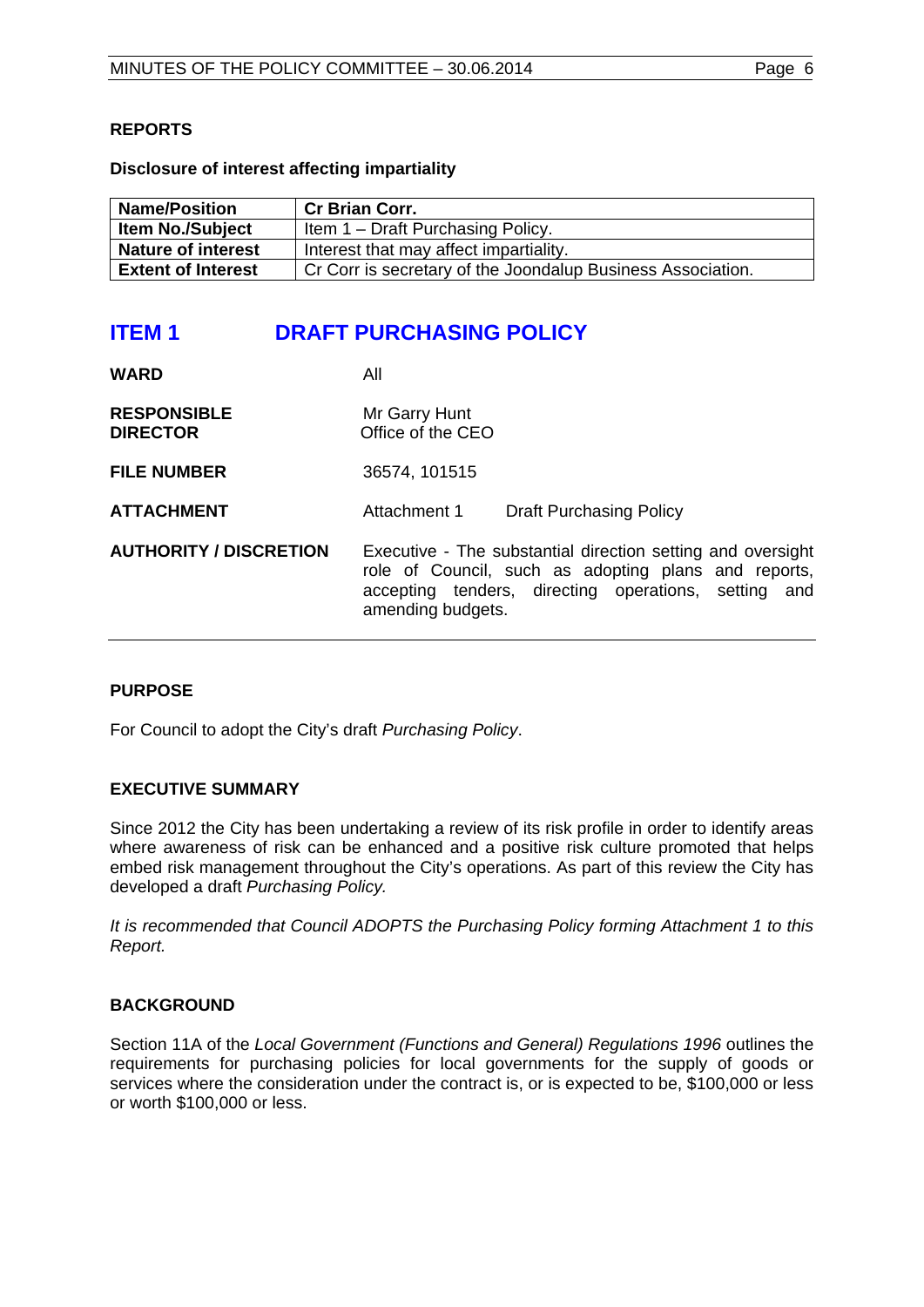Section 11A (3) of the Regulations states:

*A purchasing policy must make provision in respect of —*

- *(a) the form of quotations acceptable; and*
- *(b) the recording and retention of written information, or documents, in respect of:*
	- *(i) all quotations received; and*
	- *(ii) all purchases made.*

Currently the City has detailed protocols in place for the supply of goods and services in which the abovementioned requirements are described. These protocols include the following:

- Purchasing of Goods and Services.
- Tenders for Providing Goods and Services.
- Quotations for Providing Goods and Services.
- Purchasing Goods and Services Under Panel Contracts.
- Management of Variations to Contracts.

# **DETAILS**

The policy includes:

1 Application

The *Purchasing Policy* and the associated *Purchasing Protocols* will apply to all employees within the City involved in the purchase of goods and services for the City.

2 Statement

The City is committed to developing and maintaining purchasing systems and practices that ensure goods and services are obtained in an equitable and transparent manner that complies with applicable legislation and delivers value for money.

- 3 Details
	- 3.1 Procurement Principles

A number of principles, standards and behaviours have been identified.

3.2 Value for Money

This principle underlies all procurement activities, which measures the benefits realisable by the City from the whole-of-life costs. Value for money does not mean obtaining the lowest quote but includes taking into account the financial viability of suppliers, past contractor performance, safety and quality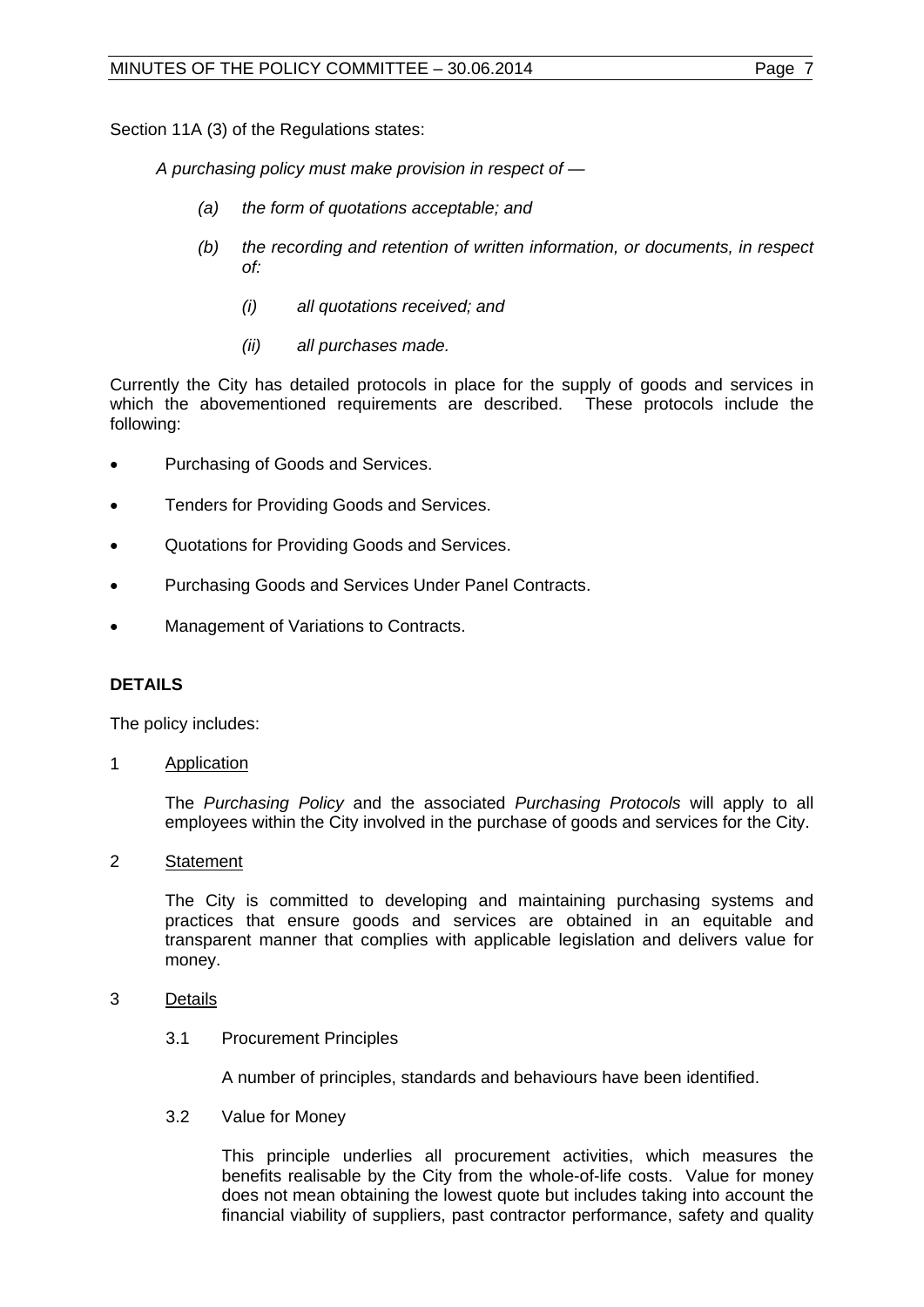standards, timely supply, risk exposure and other relevant service considerations.

3.3 Buying Local

Where possible suppliers operating within the City are to be given the opportunity to quote for goods and services required by the City.

3.4 Purchasing Protocols

The City's purchasing protocols which must be complied with have been identified.

3.5 Quotation Thresholds

The quotation thresholds as detailed in the City's Purchasing Protocols.

3.6 Sustainable Procurement

Where appropriate the City will consider environmental and social impacts along with value for money outcomes when making purchasing decisions.

3.7 Western Australian Disability Enterprises

Where appropriate the City will invite quotations from relevant Western Australian Disability Enterprises for the supply of goods and services.

3.8 Record Keeping of Information

Requirements for retaining and storing of information in accordance with the City's *Recordkeeping Plan*.

# **Legislation / Strategic Community Plan / policy implications**

**Legislation** *Local Government (Function and General) Regulations 1996.*

*Section 11A (3)*

*A purchasing policy must make provision in respect of —*

- *(a) the form of quotations acceptable; and*
- *(b) the recording and retention of written information, or documents, in respect of —*
	- *(i) all quotations received; and*
	- *(ii) all purchases made.*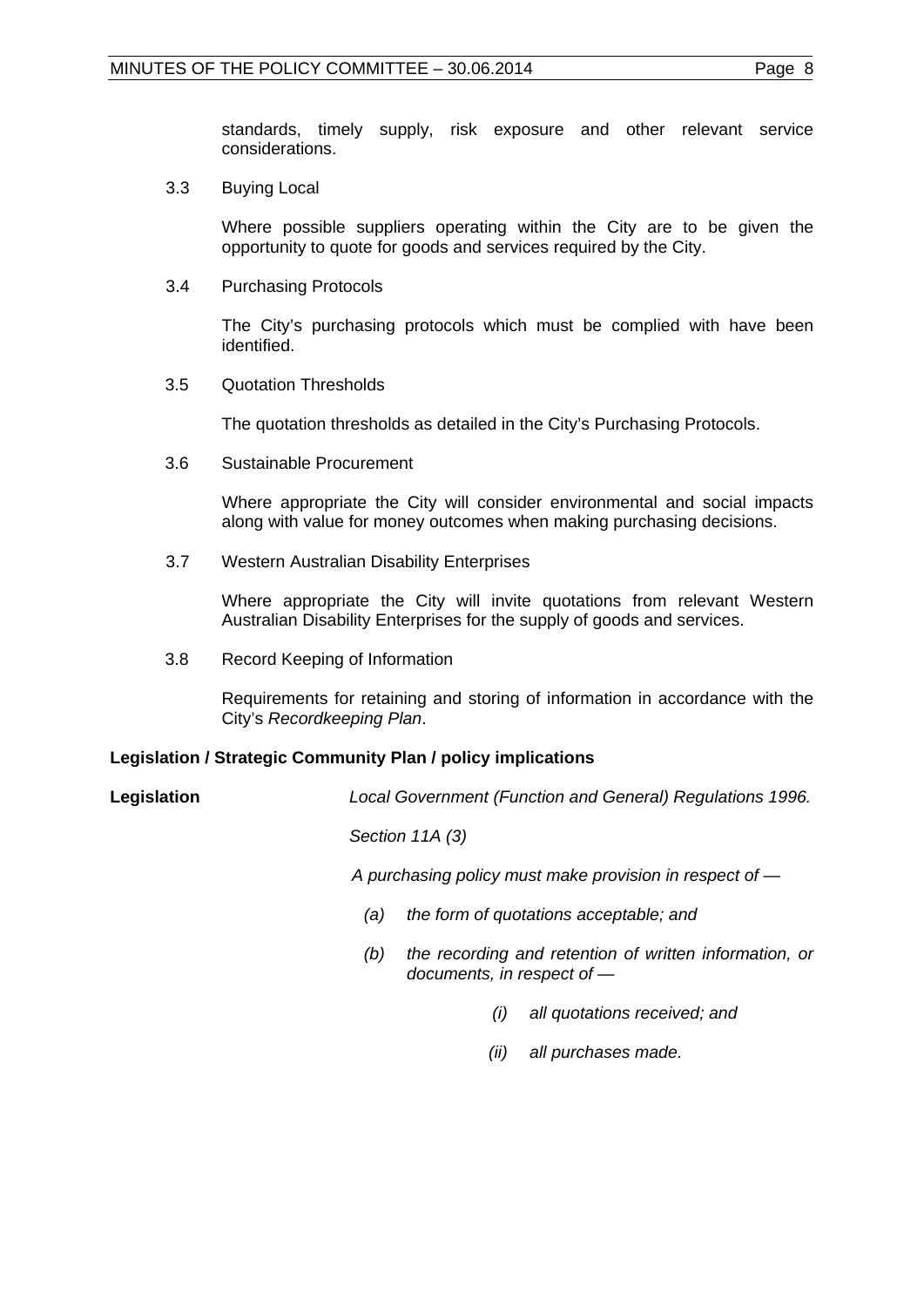# **Strategic Community Plan**

| Key theme                   | Governance and Leadership.                                                                         |
|-----------------------------|----------------------------------------------------------------------------------------------------|
| <b>Objective</b>            | Corporate capacity.                                                                                |
| <b>Strategic initiative</b> | Continuously strive to improve performance and service<br>delivery across all corporate functions. |
| <b>Policy</b>               | This report seeks to create a Purchasing Policy.                                                   |

#### **Risk management considerations**

The introduction of a *Purchasing Policy* will provide evidence of the appropriateness and effectiveness of systems and procedures in regard to risk management, internal control and legislative compliance, as required by the *Local Government (Audit) Regulations 1996.*

#### **Financial/budget implications**

Not applicable.

#### **Regional significance**

Not applicable.

#### **Sustainability implications**

Not applicable.

# **Consultation**

Not applicable.

# **COMMENT**

The introduction of a *Purchasing Policy* will make a statement on the City's commitment and approach to risk management principles, systems and processes which can be made visible to the community.

WALGA updated the Model Local Government Purchasing Policy which was reviewed by the Department of Local Government and Communities prior to its release to the sector in February 2014. The new Model Policy was used as the basis for the development of the City's *Purchasing Policy*.

At the Policy Committee meeting on 2 September 2013 a request for a report was made in relation to the use of the WALGA e-quotes system and whether that, or something similar, would assist with a buy local strategy and enable local suppliers to gain access to the City's buying. This matter will be reported on separately.

# **VOTING REQUIREMENTS**

Simple Majority.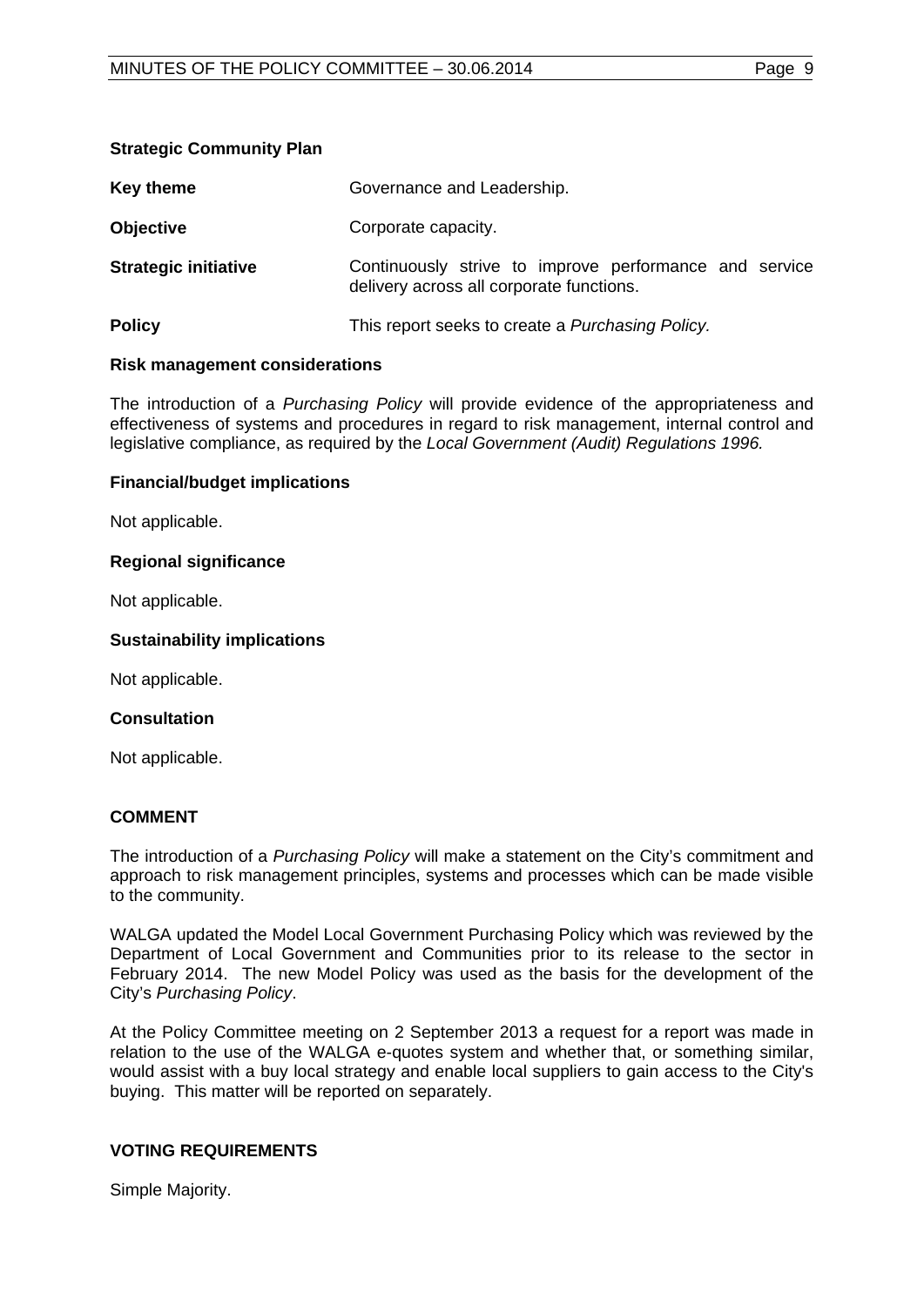*Cr Ritchie entered the room at 6.08pm.*

# **MOVED Cr Chester, SECONDED Cr Taylor that Council ADOPTS the** *Purchasing Policy* **forming Attachment 1 to this Report.**

#### **The Motion was Put and CARRIED (6/0)**

**In favour of the Motion:** Cr Gobbert, Mayor Pickard, Crs Chester, Norman, Ritchie and Taylor.

*Appendix 1 refers*

*To access this attachment on electronic document, click here: [Attach1agnPolicy300614.pdf](http://www.joondalup.wa.gov.au/files/committees/POLI/2014/Attach1agnPolicy300614.pdf)*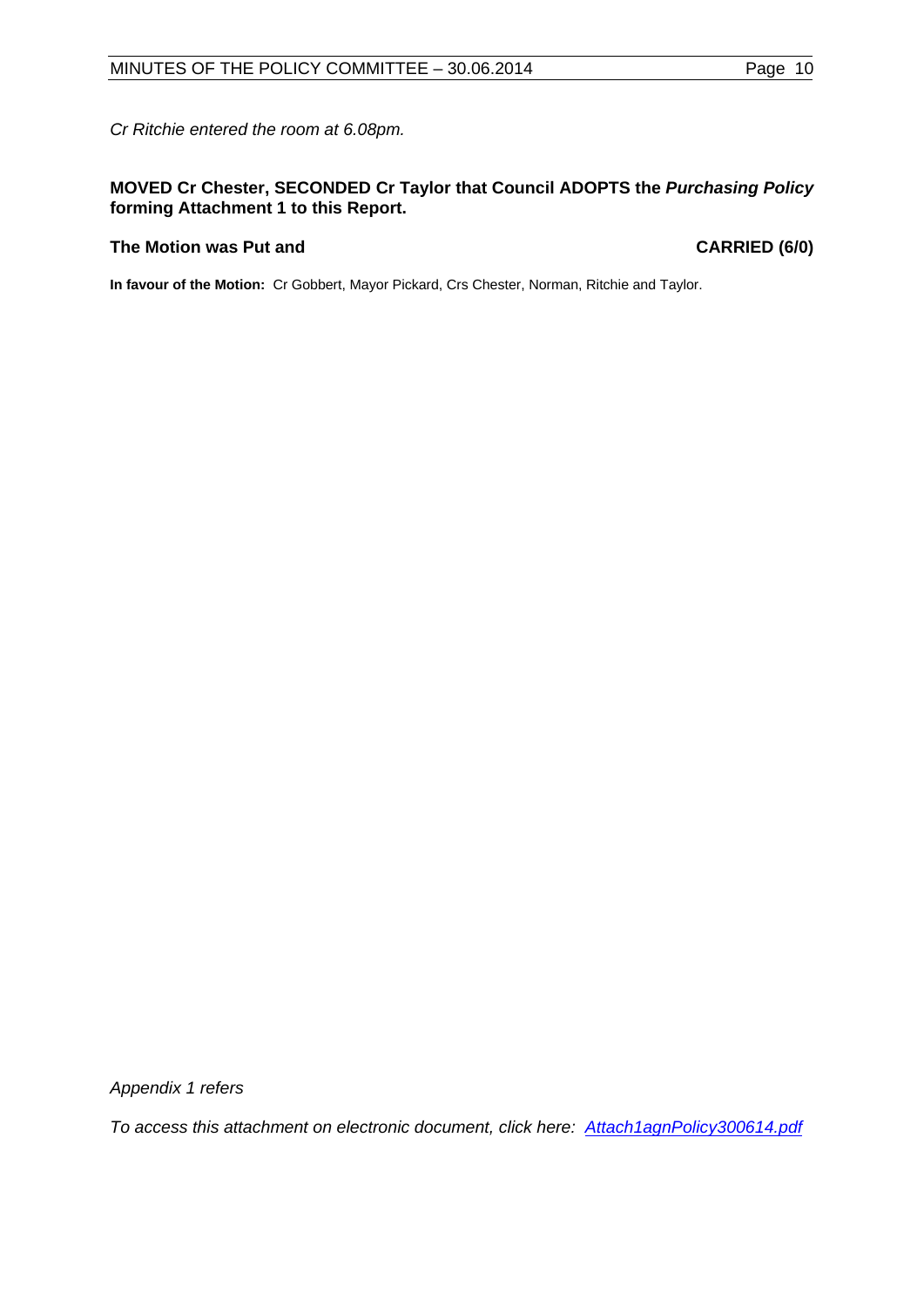# **Disclosure of interest affecting impartiality**

| <b>Name/Position</b>      | <b>Cr Brian Corr.</b>                                       |  |
|---------------------------|-------------------------------------------------------------|--|
| <b>Item No./Subject</b>   | Item 2 – Revocation of the Economic Development Policy.     |  |
| <b>Nature of interest</b> | Interest that may affect impartiality.                      |  |
| <b>Extent of Interest</b> | Cr Corr is secretary of the Joondalup Business Association. |  |

# <span id="page-10-0"></span>**ITEM 2 REVOCATION OF THE ECONOMIC DEVELOPMENT POLICY**

| <b>WARD</b>                           | All                                                                                                                                                                                              |  |
|---------------------------------------|--------------------------------------------------------------------------------------------------------------------------------------------------------------------------------------------------|--|
| <b>RESPONSIBLE</b><br><b>DIRECTOR</b> | Mr Jamie Parry<br>Governance and Strategy                                                                                                                                                        |  |
| <b>FILE NUMBER</b>                    | 101268, 101515                                                                                                                                                                                   |  |
| <b>ATTACHMENT</b>                     | Attachment 1<br><b>Economic Development Policy</b>                                                                                                                                               |  |
| <b>AUTHORITY / DISCRETION</b>         | Executive – The substantial direction setting and oversight<br>role of Council, such as adopting plans and reports,<br>accepting tenders, directing operations, setting and<br>amending budgets. |  |

# **PURPOSE**

For Council to revoke the *Economic Development Policy* as part of the ongoing Policy Manual Review.

# **EXECUTIVE SUMMARY**

The *Economic Development Policy* was first established in 2006 to provide context and clarity to economic development activities delivered by the City, based on previous direction from the Commissioners in 2005 and the newly elected Council in 2006. Prior to the introduction of the policy there was limited strategic direction provided in this area, which has since become enshrined within economic development plans, strategic position statements and ongoing programs implemented by the City.

Due to the out-dated context of the policy and the incorporation of economic development practices into *Joondalup 2022* and the new *Economic Development Strategy*, the current *Economic Development Policy* is recommended for revocation in order to consolidate the City's Policy Manual and reduce duplication across policy and planning frameworks at the City.

#### *It is recommended that Council:*

- *1 NOTES that the objectives and the strategic intent of the Economic Development Policy have been superseded by other documents within the City's policy and planning framework;*
- *2 REVOKES the Economic Development Policy as shown in Attachment 1 to this Report.*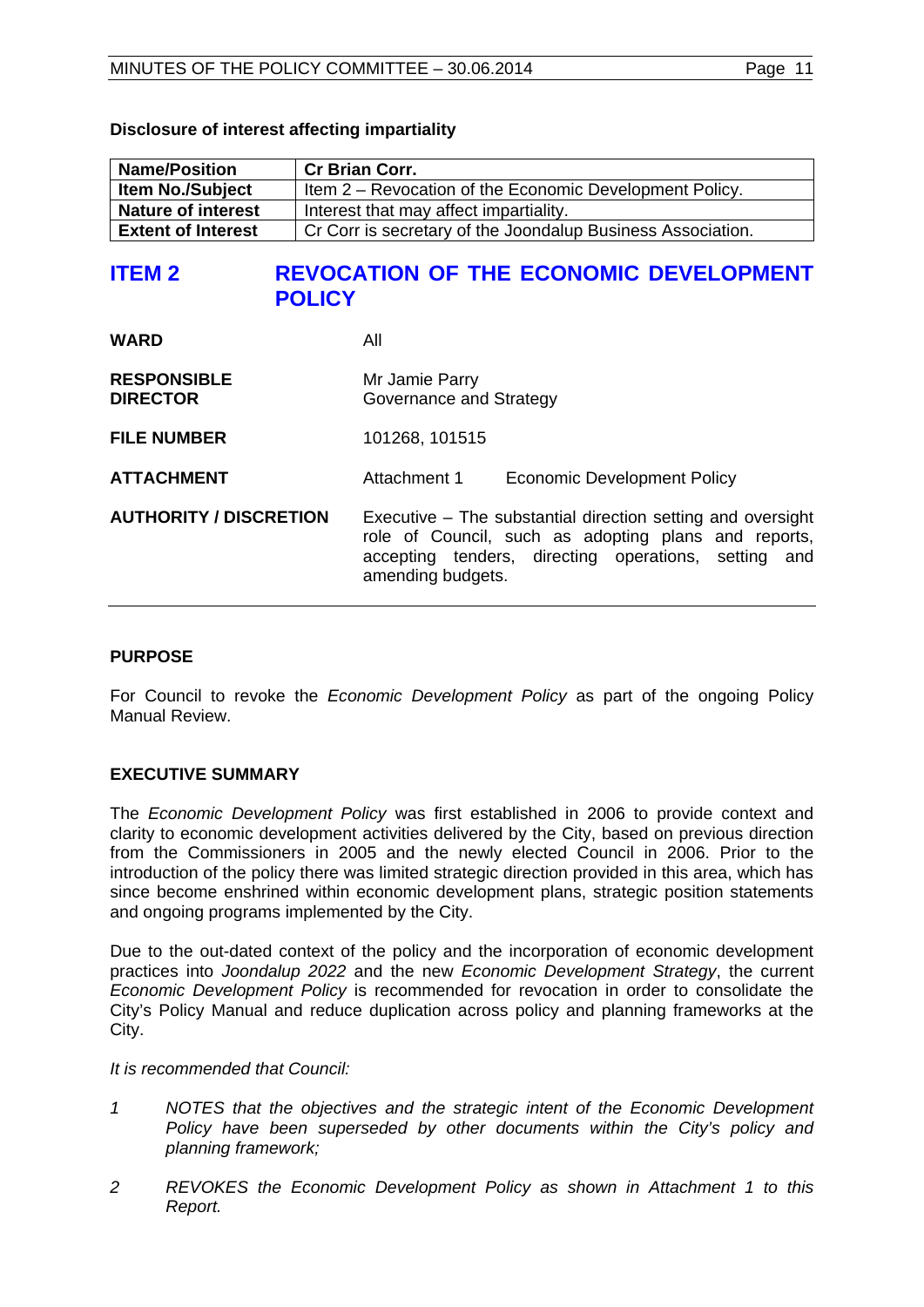As part of the ongoing review of the City's Policy Manual, the current *Economic Development Policy* (Attachment 1 refers) has been reviewed against the following criteria:

- 1 Consistency with regard to language, style and format.<br>2 Relevance in terms of new plans and strategies that
- $Relevance in terms of new plans and strategies that now supersede previously$ endorsed positions with existing policies.
- 3 Duplication identified sections of policies that duplicate other policies, City plans and strategies, local laws, and/or state legislation.
- 4 Operational content identified sections of policies deemed as being 'too operational' and therefore more appropriate to be incorporated into a City protocol or operational plan.

Due to the recent adoption of the City's new *Economic Development Strategy,* the policy is considered out-of-date and superseded by more relevant strategic documents. As such, it is being recommended for revocation to consolidate the Policy Manual and remove duplication across the City's policy and planning frameworks.

# **DETAILS**

The *Economic Development Policy* was first adopted by Council at its meeting held on 19 September 2006 (CJ156-09/06 refers). Its development was initiated by the Commissioners in 2005 to align with the key focus areas of the City's new Strategic Plan and intended to outline the Council's strategic intent with regard to:

- regional development and cooperation
- local employment
- support for the business sector, infrastructure and major events.

Following the establishment of a new Policy Committee by the Commissioners in April 2005, the newly elected Council continued with any outstanding policy items in 2006, including the development and adoption of a new *Economic Development Policy*. This was finalised in September 2006 (CJ156-09/06 refers).

After its adoption, the *Economic Development Policy* guided the development and implementation of the City's first *Economic Development Plan 2007-2011*. Following the expiration of this plan a significant review process was undertaken, which took into consideration relevant aspirations and objectives contained within the City's *Strategic Community Plan 2012-2022: "Joondalup 2022"* and the state government's planning strategy, *Directions 2031 and Beyond*.

The review process led to the development of the City's recently adopted *Economic Development Strategy* (CJ069-05/14 refers). The new strategy outlines the overall role of the City in relation to economic development and provides specific actions and strategies to respond to local and regional economic challenges, with the aim of attracting new investment, encouraging innovation and to support job creation activities within the City of Joondalup. The City also has an adopted Strategic Position Statement regarding a *Regional Governance Framework* (for the Metropolitan North West Corridor) and has developed a draft *Regional Economic Development Framework* in partnership with the City of Wanneroo.

Due to the development of more detailed and relevant strategic documents and statements pertaining to economic development activities for the City, the current *Economic Development Policy* is recommended for revocation.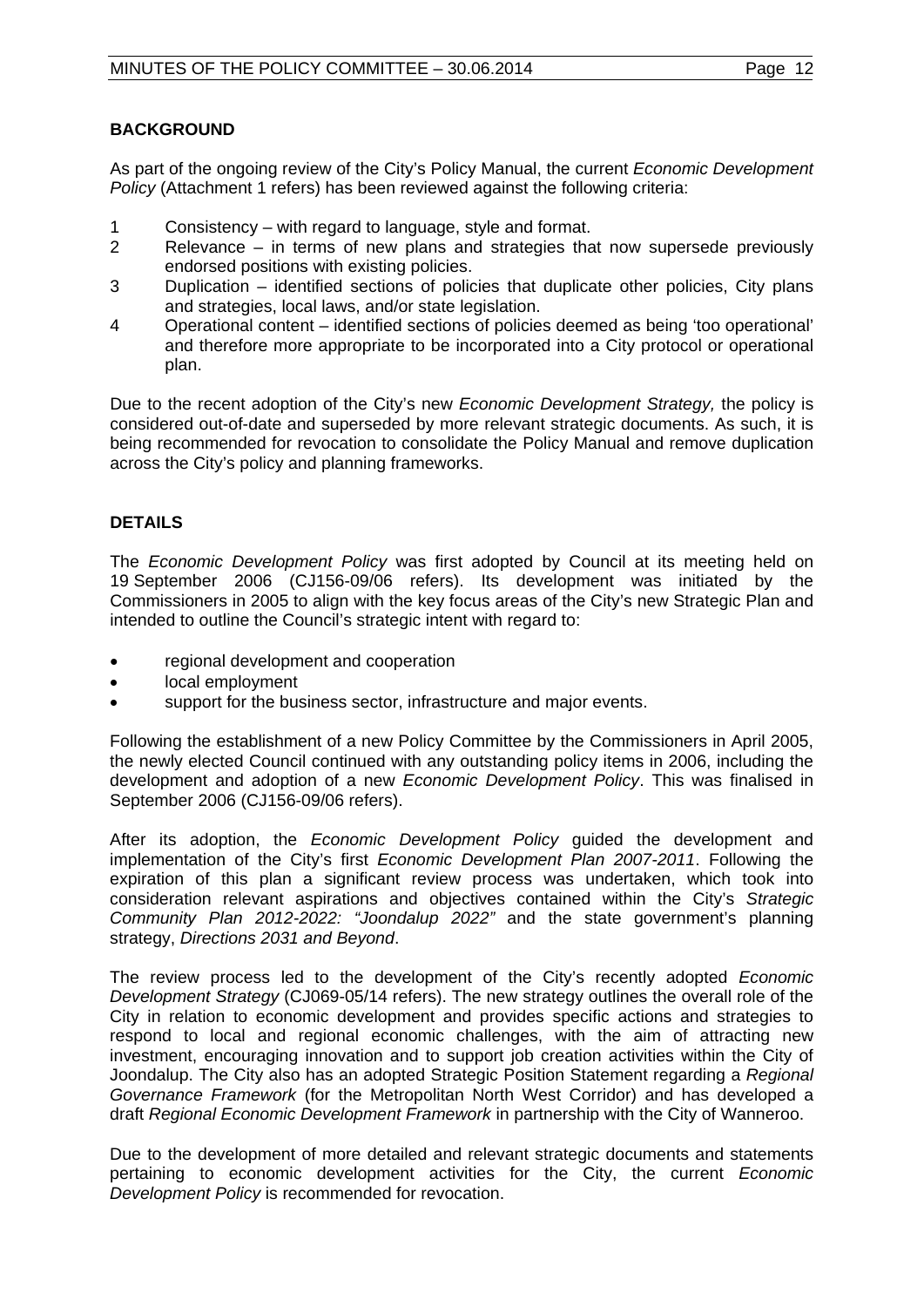# **Issues and options considered**

Council may choose to:

- support the revocation of the *Economic Development Policy* or
- not support the revocation of the *Economic Development Policy*.

As there are no significant risks identified in revoking the policy, option one is the preferred option in order to reduce duplication across the City's policy and planning frameworks.

# **Legislation / Strategic Community Plan / policy implications**

| Legislation                     | Not applicable.                                                                                                                                                |  |
|---------------------------------|----------------------------------------------------------------------------------------------------------------------------------------------------------------|--|
| <b>Strategic Community Plan</b> |                                                                                                                                                                |  |
| <b>Key theme</b>                | Economic Prosperity, Vibrancy and Growth.                                                                                                                      |  |
| <b>Objective</b>                | The <i>Economic Development Strategy</i> is predominantly<br>aligned to all objectives contained under Economic<br>Prosperity, Vibrancy and Growth.            |  |
| <b>Strategic initiative</b>     | The <i>Economic Development Strategy</i> is predominantly<br>aligned to all strategic initiatives contained under Economic<br>Prosperity, Vibrancy and Growth. |  |
| <b>Policy</b>                   | Economic Development Policy.                                                                                                                                   |  |

#### **Risk management considerations**

There are no significant risks associated with revoking the *Economic Development Policy,* given the adoption of the *Economic Development Strategy* to outline the City's position in relation to economic development activities. The strategy identifies short, medium and long term actions and objectives that align more effectively with the City's overarching strategic document, *Joondalup 2022*.

#### **Financial / budget implications**

There are no financial implications associated with revoking this policy.

#### **Regional significance**

The *Economic Development Policy* promotes regional approaches through partnership development and engagement activities, while the *Economic Development Strategy* and Strategic Position Statement on the *Regional Governance Framework* (for the Metropolitan North West Corridor) continue to promote regional approaches.

#### **Sustainability implications**

There are no sustainability implications with revoking this policy.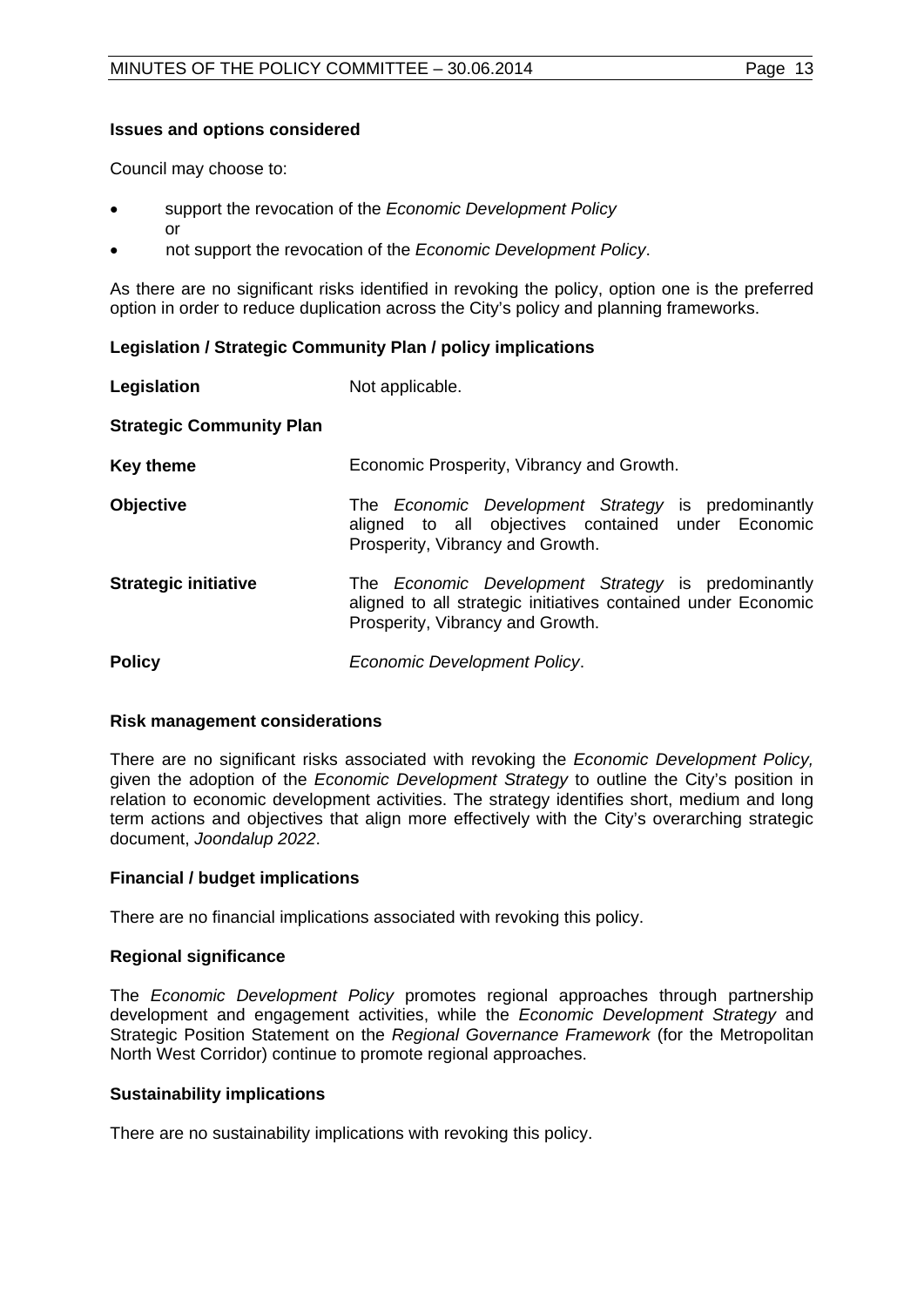#### **Consultation**

The *Economic Development Strategy* was developed in consultation with regional partners and considerable feedback was sought from the community on the final draft strategy prior to Council approval. Responses to the strategy indicated significant support for the themes and strategies contained within the document and as such, it is recommended that consultation is not required to revoke the *Economic Development Policy.*

#### **COMMENT**

The ongoing review of the Policy Manual has been comprehensive in addressing the issues of consistency, relevance, duplication and the operational nature of some policies. When the *Economic Development Policy* was introduced, it sought to fill a policy and/or strategic gap across the City's policy and planning framework. Since 2006, the City has further developed its position on economic development and embedded many of these activities, aims and values into the City's *Economic Development Strategy*, *Joondalup 2022* and Strategic Position Statement on *Regional Governance Framework* (for the Metropolitan North West Corridor).

#### **VOTING REQUIREMENTS**

Simple Majority.

**MOVED Mayor Pickard, SECONDED Cr Ritchie that Council:**

- **1 NOTES that the objectives and strategic intent of the** *Economic Development Policy* **have been superseded by other documents within the City's policy and planning framework;**
- **2 REVOKES the** *Economic Development Policy* **as detailed in Attachment 1 to this Report.**

#### **The Motion was Put and CARRIED (6/0)**

**In favour of the Motion:** Cr Gobbert, Mayor Pickard, Crs Chester, Norman, Ritchie and Taylor.

*Appendix 2 refers*

*To access this attachment on electronic document, click here: [Attach2agnPolicy300614.pdf](http://www.joondalup.wa.gov.au/files/committees/POLI/2014/Attach2agnPolicy300614.pdf)*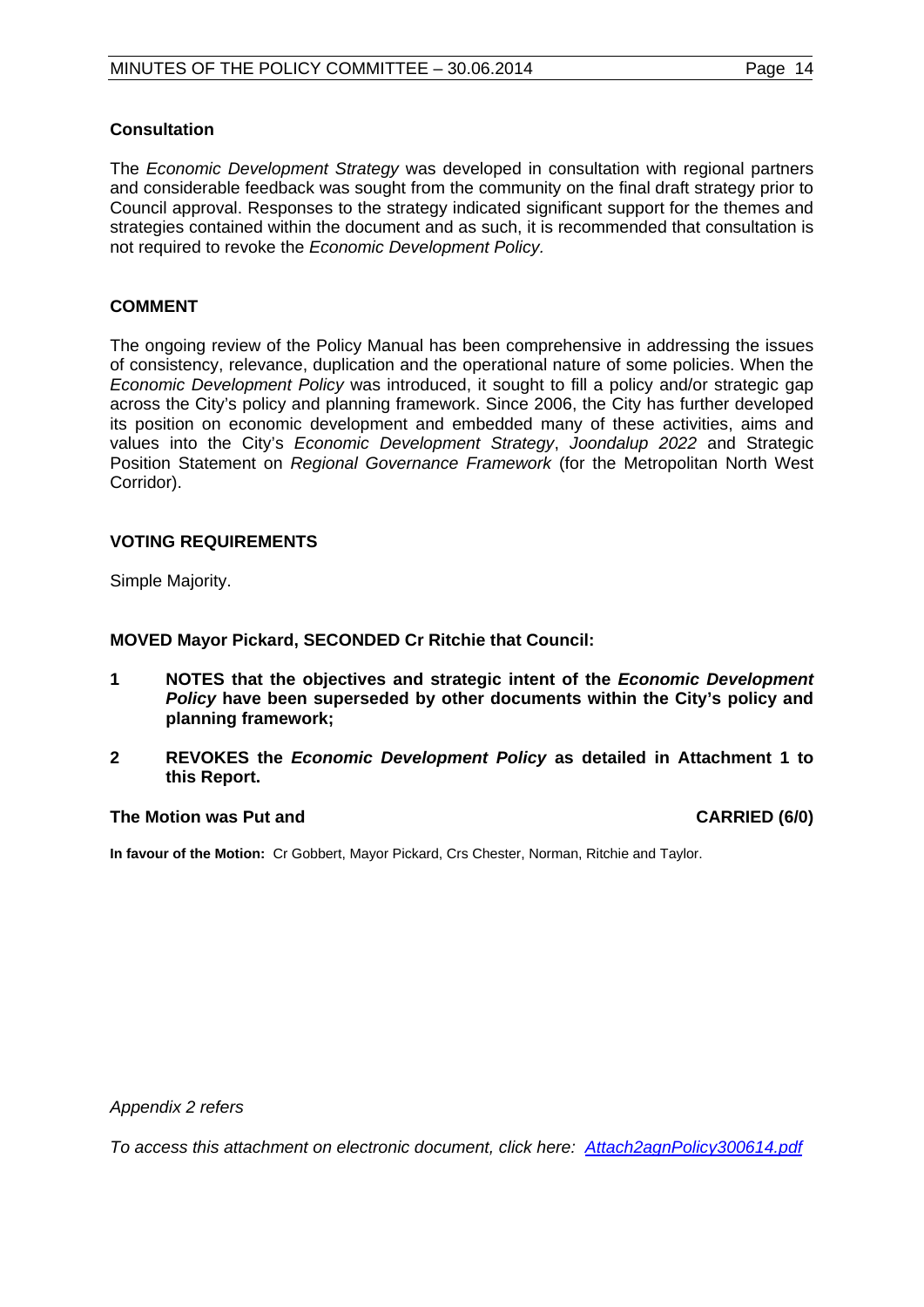# <span id="page-14-0"></span>**ITEM 3 LEGAL REPRESENTATION FOR ELECTED MEMBERS AND EMPLOYEES POLICY – MAJOR REVIEW**

| <b>WARD</b>                           | All                                                                                                                                                                                              |                                                                                                                                               |
|---------------------------------------|--------------------------------------------------------------------------------------------------------------------------------------------------------------------------------------------------|-----------------------------------------------------------------------------------------------------------------------------------------------|
| <b>RESPONSIBLE</b><br><b>DIRECTOR</b> | Mr Jamie Parry<br>Governance and Strategy                                                                                                                                                        |                                                                                                                                               |
| <b>FILE NUMBER</b>                    | 13562, 101515                                                                                                                                                                                    |                                                                                                                                               |
| <b>ATTACHMEN</b>                      | Attachment 1<br>Attachment 2                                                                                                                                                                     | <b>DLGC</b> Local Government Operational<br>Guidelines No.14<br>Revised Legal Representation<br>for f<br>Elected Members and Employees Policy |
| <b>AUTHORITY / DISCRETION</b>         | Executive - The substantial direction setting and oversight<br>role of Council, such as adopting plans and reports,<br>accepting tenders, directing operations, setting and<br>amending budgets. |                                                                                                                                               |

#### **PURPOSE**

For Council to consider the revised *Legal Representation for Elected Members and Employees Policy* as part of the ongoing Policy Manual review process.

# **EXECUTIVE SUMMARY**

Since the City's establishment in 1999, a policy has been in place to provide guidance on the provision of legal representation for Elected Members and employees, within the context of executing their duties and responsibilities at the City.

The policy has been the subject of several reviews over this period and was last amended in 2008 to increase the limit for legal representation costs per application from \$5,000 to \$6,000, (having remained unchanged since 2001). In 2010 the Policy Committee recommended against proposed amendments to exempt employees (other than the CEO) to seek Council approval for legal representation costs, following an incident whereby an employee was the subject of a vexatious legal claim.

This most recent review is within the context of the ongoing Policy Manual review process and seeks to align the policy more closely to the Department of Local Government and Communities' current model policy (Attachment 1) and the City's standardised policy template.

To ensure the policy remains relevant and current, it is proposed that Council adopts the amended *Legal Representation for Elected Members and Employees Policy*, as outlined in Attachment 2 of this report.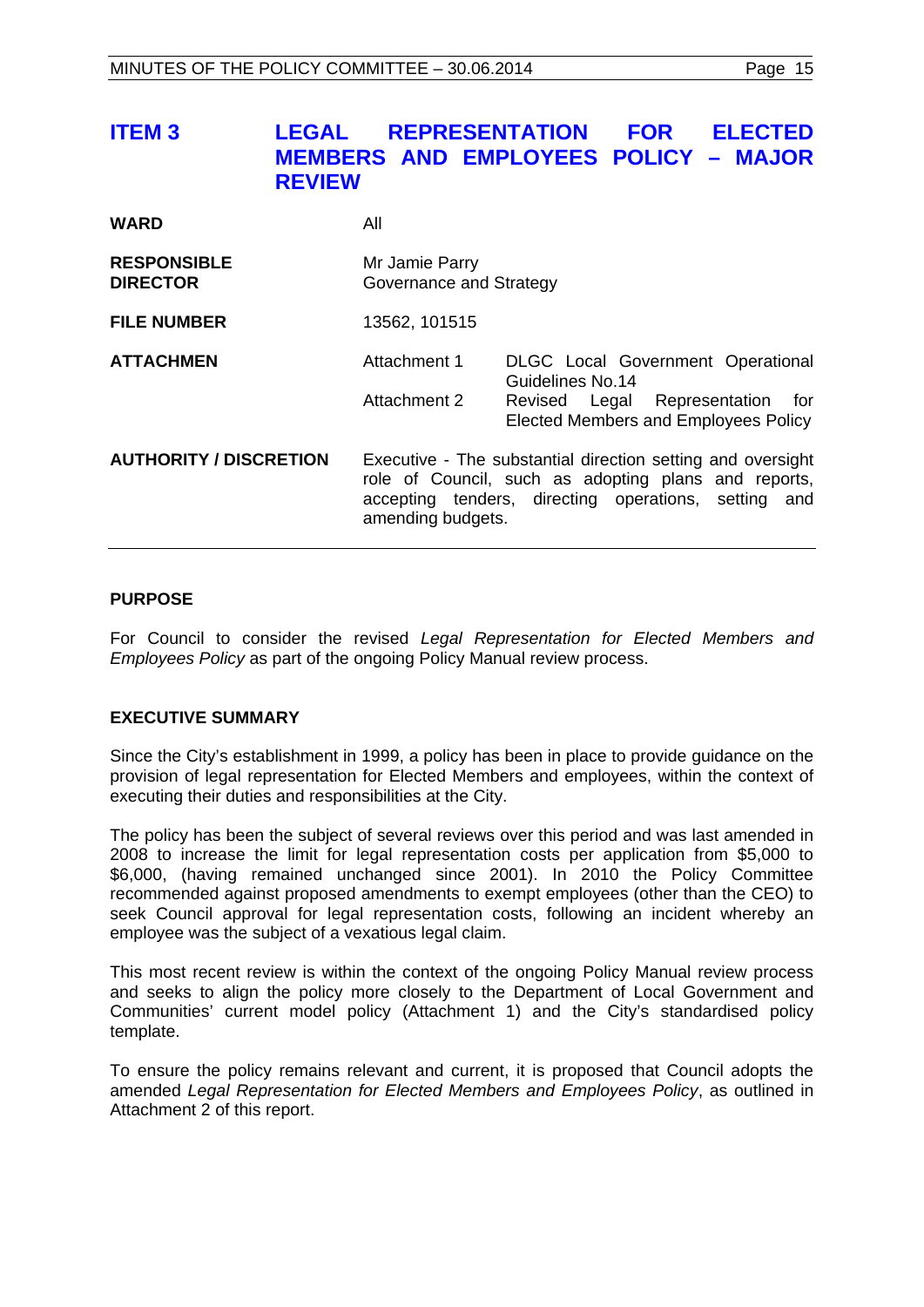As part of the ongoing review of the City's Policy Manual, the current *Legal Representation for Elected Members and Employees Policy* has been reviewed against the following criteria:

- 1 Consistency with regard to language, style and format.<br>2 Relevance in terms of new plans and strategies that
- Relevance in terms of new plans and strategies that now supersede previously endorsed positions within existing policies.
- 3 Duplication identified sections of policies that duplicate other policies, City plans and strategies, local laws, and/or State legislation.
- 4 Operational content identified sections of policies deemed as being too operational and therefore more appropriate to be incorporated into a City protocol or operational plan.

In order to adjust the policy to the City's current standardised policy template and the Department of Local Government and Communities' model policy, Attachment 2 outlines recommended amendments to the current *Legal Representation for Elected Members and Employees Policy*.

# **DETAILS**

# *Policy History*

Prior to the establishment of the City of Joondalup, a policy was endorsed by the former City of Wanneroo to provide guidance on the provision of legal representation for Elected Members and employees within the context of executing their duties and responsibilities at the City. The City of Joondalup inherited the policy in 1999, when its new Corporate Policy Manual was adopted by the Commissioners at the time (CJ2013-06/99 refers).

In 2001, the *Legal Representation for Present and Former Elected Members and Staff of the City Policy* was subject to its first review by the City of Joondalup Council, in which the ceiling on financial assistance was increased from \$3,000 to \$5,000 within the policy (CJ001-02/01 refers).

In June 2004, the policy underwent further review by the Joint Commissioners following the initiation of the McIntrye Inquiry, in which several applications for legal representation were anticipated to be presented to Council for consideration (CJ136–06/04 refers). In light of the inquiry, the Commissioners sought to closely align the policy to the Department of Local Government and Regional Development's draft model policy. The policy was subsequently adopted with further amendments, most notably, precluding requests for financial assistance where legal proceedings are commenced by an Elected Member or employee, except for extenuating circumstances where they are the subject of threatening behaviour by another person (CJ136–06/04 refers).

In June 2008, a report was presented to Council on a matter raised at a Western Australian Local Government Association North Metropolitan Zone Committee Meeting by the City of Stirling (CJ100–06/08 refers). Council chose not to support the City of Stirling's proposal to lobby the state government for an amendment to the *Local Government Act 1995*, due to existing guidelines and policies being effective instruments for dealing with such issues.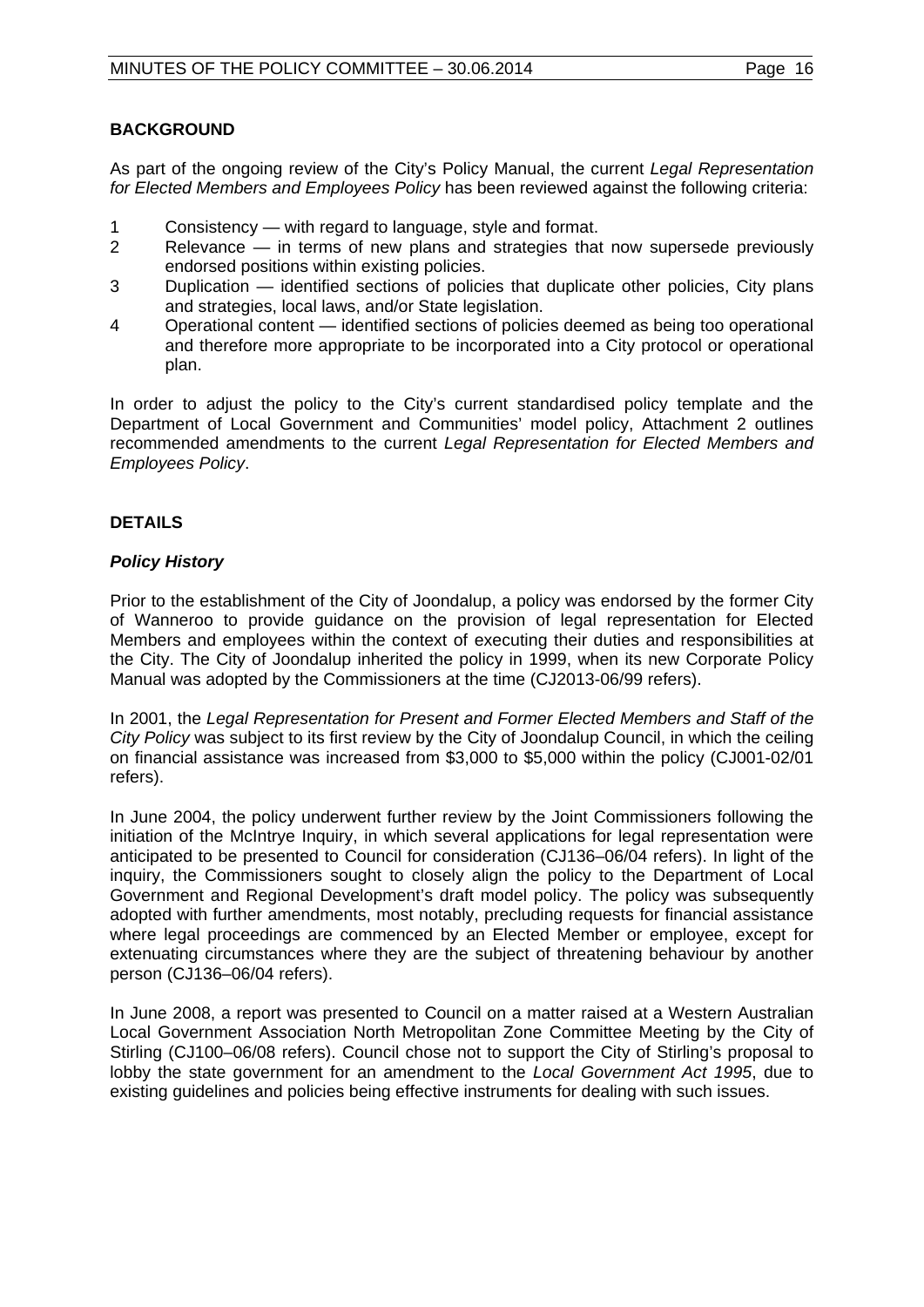In the lead up to the decision made in June, it was also noted that the financial limit for legal representation would not cover advice being sought, particularly if the matter was of a complex nature. As such in September 2008, Council amended the policy to increase the maximum payment for legal representation costs for Elected Members from \$5,000 to \$6,000 and to increase the maximum payment that could be approved by the Chief Executive Officer from \$2,000 to \$6,000 (CJ199–09/08 refers).

At its meeting held on 27 April 2010, the Policy Committee considered a request to amend the policy to distinguish the manner in which Elected Members, the Chief Executive Officer and employees were able to seek payment for legal representation costs. The request followed an incident in 2008, whereby a City employee was the subject of a vexatious legal claim and required approval from Council to obtain financial assistance for legal costs. The Policy Committee did not endorse the request to amend the approval process for employees under the policy and as such, it has remained unchanged since 2008.

# *Proposed Amendments*

As a result of the ongoing Policy Manual reivew, and in accordance with the Department of Local Government and Communities' model policy, the following amendments to the *Legal Representation for Elected Members and Employees Policy* are recommended:

- Align the policy to the new standardised policy template by including new "Application" and "Statement" clauses.
- Align the policy to the Department of Local Government and Communities' model policy by the following:
	- o Expanding the definition of "Approved Lawyer" to include lawyers that are from a firm on the City's panel of legal service providers or approved in writing by the CEO under delegated authority.
	- o Expanding the definition of "Elected Member" or "Employee" to include nonelected members of a Council Committee, (note: this would only apply to Committees with external members that are established by an absolute majority decision of Council, namely, the Audit Committee and Joondalup Performing Arts and Cultural Facility Steering Committee).
	- $\circ$  Inclusion of clause 4.1(d), to ensure that legal representation costs do not relate to a matter that is of a personal or private nature.
	- o Inclusion of clause 4.2.1(c) and (d) to replace the existing clause 2.2, relating to exceptional circumstances for approval (for instance where threatening behaviour is apparent and adverse comments against the person or organisation is being made publicly).
	- $\circ$  Inclusion of clause 4.3.2(b)(vi) to require the application to Council to cover why it is in the interests of the City for the payment to be made.
	- o Inclusion of clause 4.3.4 to require an applicant to sign a document acknowledging that any necessary repayments back to the City is in accordance with the policy and the City's stated terms.
- Amend minor grammatical and formatting improvements to improve the readability of the policy.

All suggested amendments are outlined in Attachment 2 of this report, with commentary highlighted throughout the document as to relationship of the amendments to the Department's model policy.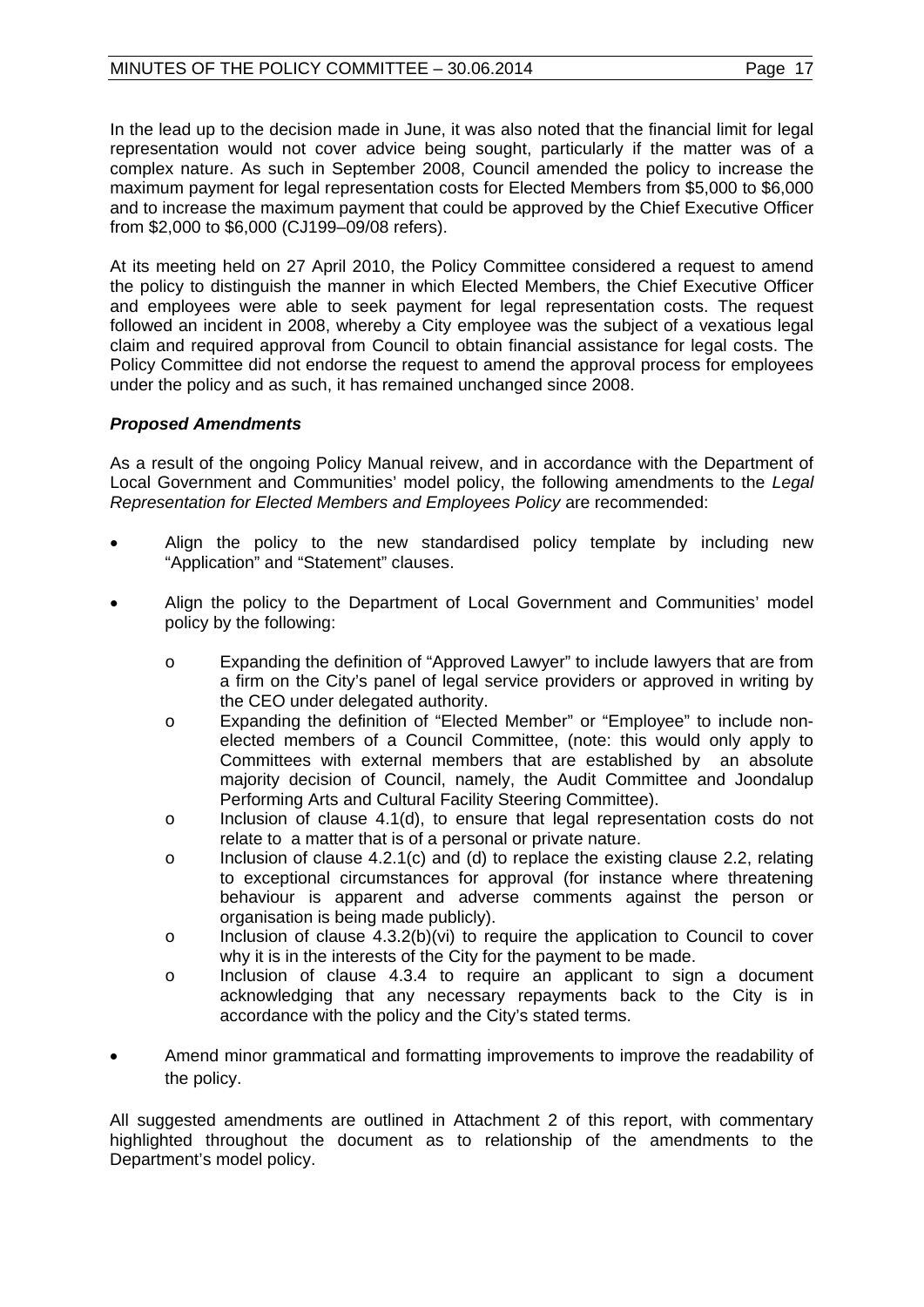# **Issues and options considered**

Council can either:

- adopt the proposed amendments to the *Legal Representation for Elected Members and Employees Policy*, as outlined in Attachment 2
- further modify the *Legal Representation for Elected Members and Employees Policy* or
- retain the *Legal Representation for Elected Members and Employees Policy* in its current format.

It is recommended that Option 1 is adopted due to its close alignment with the Department of Local Government and Communities' model policy and the City's standardised policy template.

#### **Legislation / Strategic Community Plan / policy implications**

| Legislation                     | Local Government Act 1995.                                                                                            |  |
|---------------------------------|-----------------------------------------------------------------------------------------------------------------------|--|
| <b>Strategic Community Plan</b> |                                                                                                                       |  |
| Key theme                       | Governance and Leadership.                                                                                            |  |
| <b>Objective</b>                | Corporate capacity.                                                                                                   |  |
| <b>Strategic initiative</b>     | Demonstrate accountability through robust reporting that is<br>relevant and easily accessible by the community.       |  |
| <b>Policy</b>                   | This report outlines the outcome of a review of the Legal<br>Representation for Elected Members and Employees Policy. |  |

#### **Risk management considerations**

There are no major risks identified in amending the *Legal Representation for Elected Members and Employees Policy*, (as shown in Attachment 2), due to its close alignment with the Department of Local Government and Communities' model policy.

Furthermore, the suggested amendments do not overtly change the manner in which the policy is applied, rather, they seek to provide clarification on procedural matters that would likely be applied in practice. (For example, utilising panel contractors for legal services and not having costs relate to matters of a personal or private nature, amongst others).

#### **Financial / budget implications**

The policy relates to City payments for legal services to Elected Members and employees during the course of their employment and execution of duties and responsibilities relating to their positions.

Since the completion of the McIntyre Inquiry in 2005, few applications have been brought before the Council for approval with an estimated expenditure of \$31,500 between the years of 2008-2013. With an average annual expenditure of \$4,500, the expense to the City is considered to be only minor.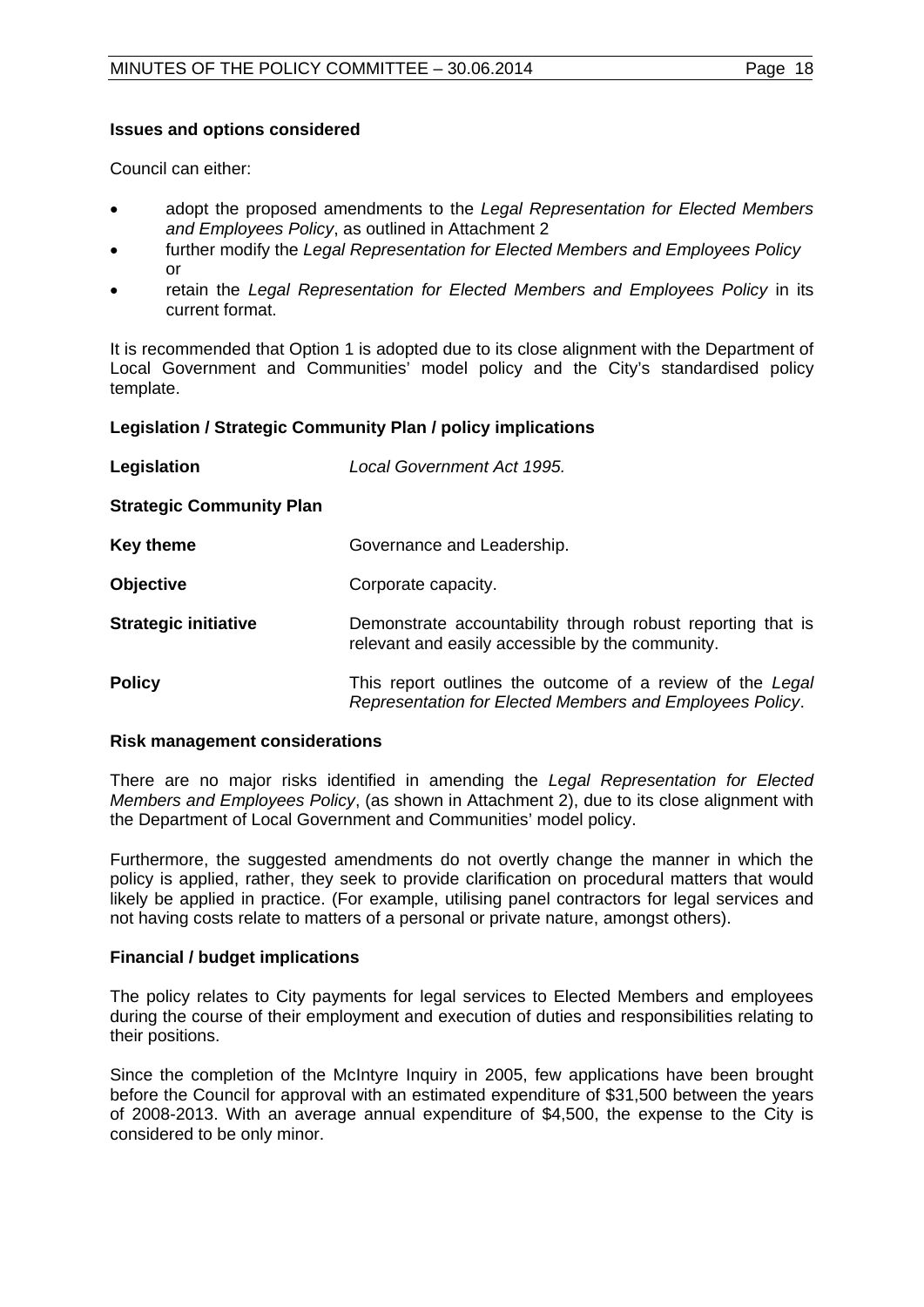# **Regional significance**

Not applicable.

# **Sustainability implications**

Not applicable.

# **Consultation**

Given the relatively minor amendments suggested to the policy to align with the Department of Local Government and Communities' model policy, consultation with the community is not recommended.

# **COMMENT**

Not applicable.

# **VOTING REQUIREMENTS**

Simple Majority.

**MOVED Cr Chester, SECONDED Cr Norman that Council ADOPTS the amended** *Legal Representation for Elected Members and Employees Policy* **as outlined in Attachment 2 of this Report.**

# **The Motion was Put and CARRIED (6/0)**

**In favour of the Motion:** Cr Gobbert, Mayor Pickard, Crs Chester, Norman, Ritchie and Taylor.

*Appendix 3 refers*

*To access this attachment on electronic document, click here: [Attach3agnPolicy300614.pdf](http://www.joondalup.wa.gov.au/files/committees/POLI/2014/Attach3agnPolicy300614.pdf) [Attach3aagnPolicy300614.pdf](http://www.joondalup.wa.gov.au/files/committees/POLI/2014/Attach3aagnPolicy300614.pdf)*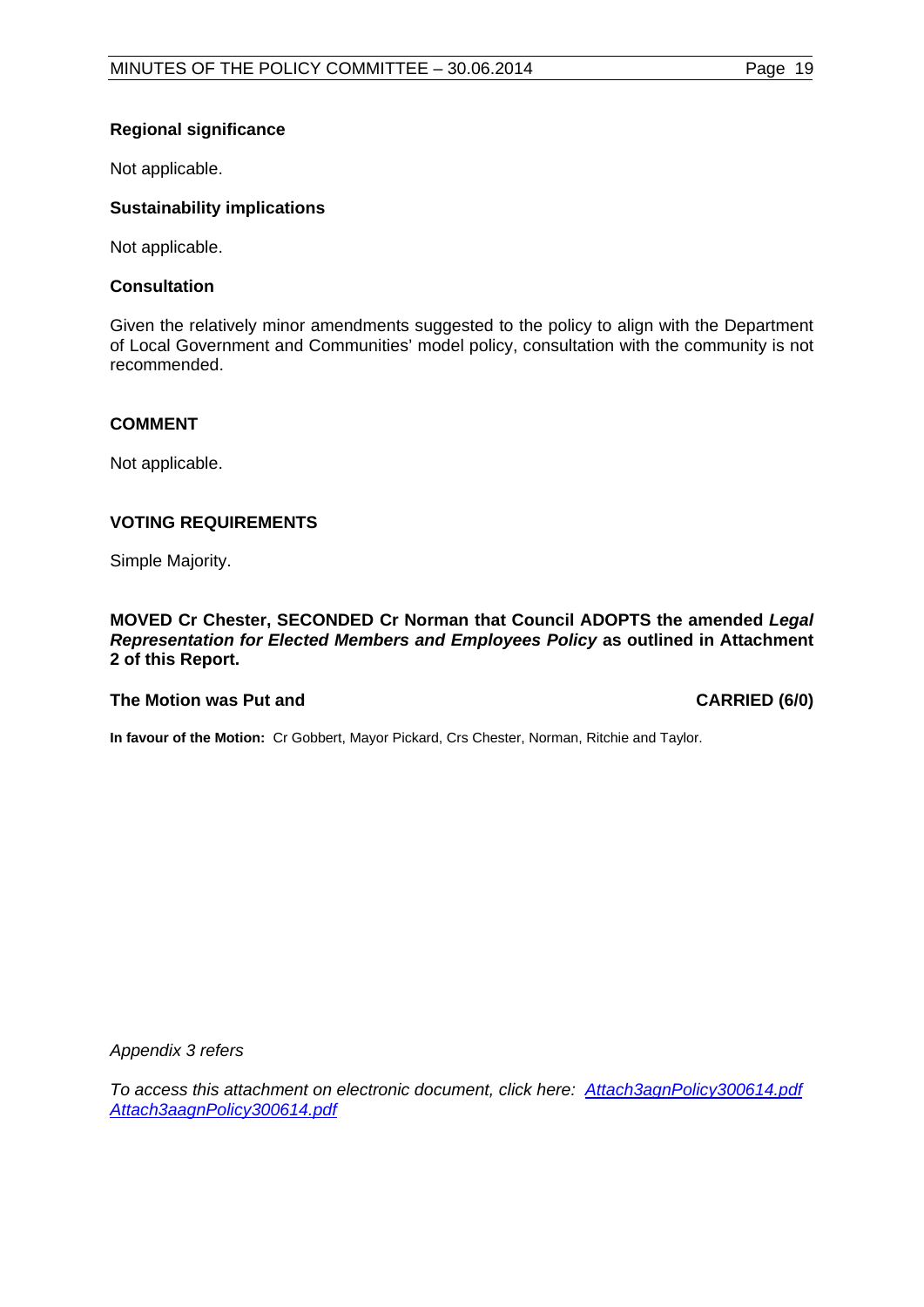# **Disclosure of Financial Interest**

| <b>Name/Position</b>      | <b>Mayor Troy Pickard.</b>                              |  |
|---------------------------|---------------------------------------------------------|--|
| <b>Item No./Subject</b>   | Item 4 – Electronic Quotation Methods.                  |  |
| <b>Nature of interest</b> | Financial Interest.                                     |  |
| <b>Extent of Interest</b> | As President of the Western Australian Local Government |  |
|                           | Association, Mayor Pickard is considered an employee.   |  |

*Mayor Pickard left the room at 6.19pm.*

# **Disclosure of interest affecting impartiality**

| <b>Name/Position</b>      | Cr Brian Corr.                                              |
|---------------------------|-------------------------------------------------------------|
| <b>Item No./Subject</b>   | Item 4 – Electronic Quotation Methods.                      |
| <b>Nature of interest</b> | Interest that may affect impartiality.                      |
| <b>Extent of Interest</b> | Cr Corr is secretary of the Joondalup Business Association. |

# <span id="page-19-0"></span>**ITEM 4 ELECTRONIC QUOTATION METHODS**

| <b>WARD</b>                           | All                                                                                                                                                                                              |                                                                                    |
|---------------------------------------|--------------------------------------------------------------------------------------------------------------------------------------------------------------------------------------------------|------------------------------------------------------------------------------------|
| <b>RESPONSIBLE</b><br><b>DIRECTOR</b> | Mr Mike Tidy<br><b>Corporate Services</b>                                                                                                                                                        |                                                                                    |
| <b>FILE NUMBER</b>                    | 09763, 101515                                                                                                                                                                                    |                                                                                    |
| <b>ATTACHMENT</b>                     | Attachment 1<br>Attachment 2                                                                                                                                                                     | <b>Summary of Quotation System Options</b><br><b>Confidential Price Assessment</b> |
| <b>AUTHORITY / DISCRETION</b>         | Executive - The substantial direction setting and oversight<br>role of Council, such as adopting plans and reports,<br>accepting tenders, directing operations, setting and<br>amending budgets. |                                                                                    |

# **PURPOSE**

For the Policy Committee to note the Chief Executive Officer's (CEO) decision to approve the upgrade of the City's current *Western Australian Local Government Association* (WALGA) eQuotes service for WALGA preferred suppliers to a service for local suppliers for purchases valued above \$10,000.

# **EXECUTIVE SUMMARY**

At its meeting held on 2 September 2013, the Policy Committee called for a report on the use of the WALGA eQuotes system and whether that, or something similar, would assist with a buy local strategy and enable local suppliers to gain access to the City's buying.

One of the strategies within the City's new *Economic Development Strategy* strategies for growing business is to encourage and promote buy local activity as one way of promoting business activity and productivity programs.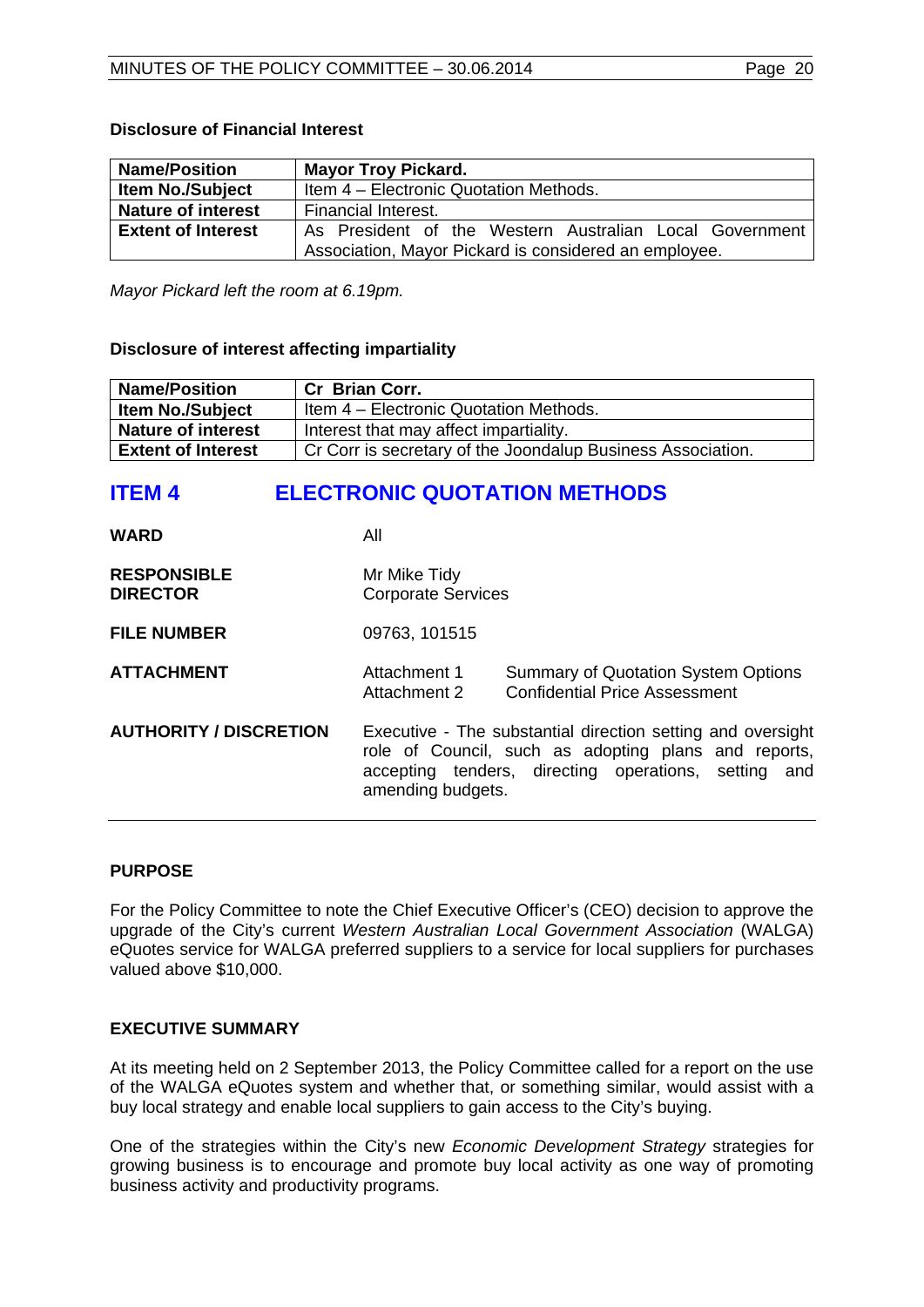There are a number of digital tender and quotation systems available and the City has undertaken a review and assessment of these.

The WALGA eQuotes system has been assessed as best meeting the requirements of the City. It is a proven system already used by the City free of charge to access WALGA established preferred supply panels. The system has evaluation assessment and reporting capabilities and is simple to use with minimal training required for staff. Implementing the system for local suppliers can be achieved through an upgrade to the existing service.

The CEO has approved the implementation of the upgrade of the WALGA eQuotes system.

*It is therefore recommended that the Policy Committee NOTES:*

- *1 the City has undertaken an evaluation of digital tender and quotation systems compared to its current systems and the Chief Executive Officer has approved the upgrade of the City's current WALGA eQuotes preferred supplier service to the Silver Member Plan;*
- *2 implementing a digital tender and quotation system contributes to actively grow the City's internal digital capacity and build community capacity and innovative government services as per City's Digital Strategy and encourage and promote buy local activity as per the City's Economic Development Strategy.*

# **BACKGROUND**

The City currently obtains quotations for purchases between \$10,000 and \$100,000 by email, post and fax from suppliers. The complexity of the quotation varies depending on the goods or services being sourced and their value, and can range from a simple specification of the goods or services to a formal quotation document with selection criteria.

Officers are required to call quotations in accordance with the City's *Quotations for Goods and Services Protocol*. Templates for goods, services and consultancy quotations and the associated recommendation forms are provided for staff to use on the City's intranet.

In 2013, 362 quotations were processed with a value greater than \$10,000 each and staff raised 191 requisitions in the purchasing system.

The City currently utilises eQuotes to access WALGA preferred supply panels. These panels of suppliers have been established by WALGA through a tender process for the whole of the local government industry for use by all its members to purchase various types of goods and services. By using these panels there is no need for local government to go through their own individual tender process whether or not the value of the purchase is over the tender threshold. The full functionality of the system for quotation issue, assessment, communication, reporting and audit is available for use to all WALGA members free of charge. The extension of this system to panels of local and other suppliers is considered an upgrade to the existing service.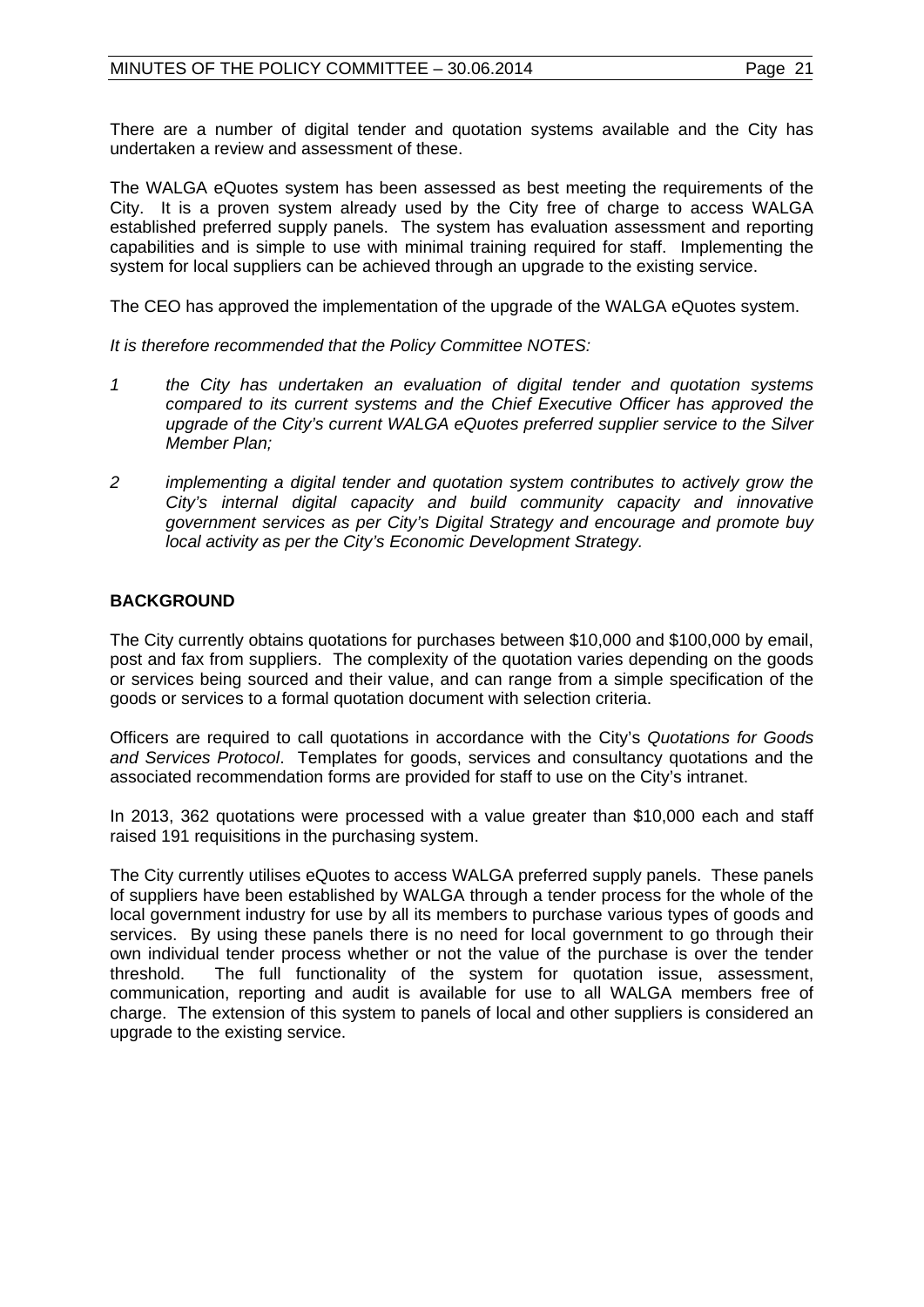# **DETAILS**

The City's *Quotations for Goods and Services Protocol* sets out the quotation requirements according to the value of the purchase. This is summarised in the table below.

| <b>Expenditure Level</b>    | <b>Quotation Requirements</b>                                                        |  |
|-----------------------------|--------------------------------------------------------------------------------------|--|
| Up to \$5,000               | No quotations required. Direct purchase by authorised officers.                      |  |
| \$5,001 to \$10,000         | A minimum of two verbal quotations required.                                         |  |
| \$10,001 to \$50,000        | A minimum of two written quotations required with specifications of<br>requirements. |  |
| \$50,001<br>to<br>\$100,000 | A minimum of three written quotations are required with full<br>specifications.      |  |

For all quotations whether verbal or written the City's *Quotations for Goods and Services Protocol* provides standard forms and templates to assist Business Units with the recording of quotations and for setting out specifications where required. Within the requirements of the protocol Business Units are expected to manage their own quotation requirements including sourcing suppliers from whom to seek quotes, with assistance available from the Contract Administration and Purchasing Services team when required.

The establishment of a digital quotation system offers the City improvement opportunities in its processes including, but not limited to:

- better control over the consistency in the form and method of quotation
- an improvement in the visibility of suppliers to staff, by providing access to multiple suitable suppliers in the category of procurement they require in an online centralised location
- particularly providing an opportunity for local businesses to promote and put themselves in a position to be part of the City's procurement considerations.
- provision of a full audit trail of the procurement process
- ensuring greater compliance management for qualifications such as licences and insurance policies
- savings in paper-based processing
- reduction in staff time required for preparation and issue of quotation requests.

The opportunities that a digital quotation system presents for local businesses will assist to achieve one of the strategies of the new *Economic Development Strategy* which is aimed at growing business by encouraging and promoting buy local activity. In addition it also contributes to actively growing the City's internal digital capacity and building community capacity and innovative government services which are two of the strategies in the City's *Digital Strategy*. Specifically the latter involves the action of enhancing the City's e-services.

It should be noted that none of the digital quotation systems examined have facilities for handling verbal quotations. The digital quotation systems would be an alternative to existing written quotation systems. In the case of the City, written quotations are required for purchases of \$10,000 and above. This doesn't prevent suppliers from registering on a digital quotation system if purchases from them would generally be less than \$10,000 and for staff to seek verbal quotations from suppliers registered on that system.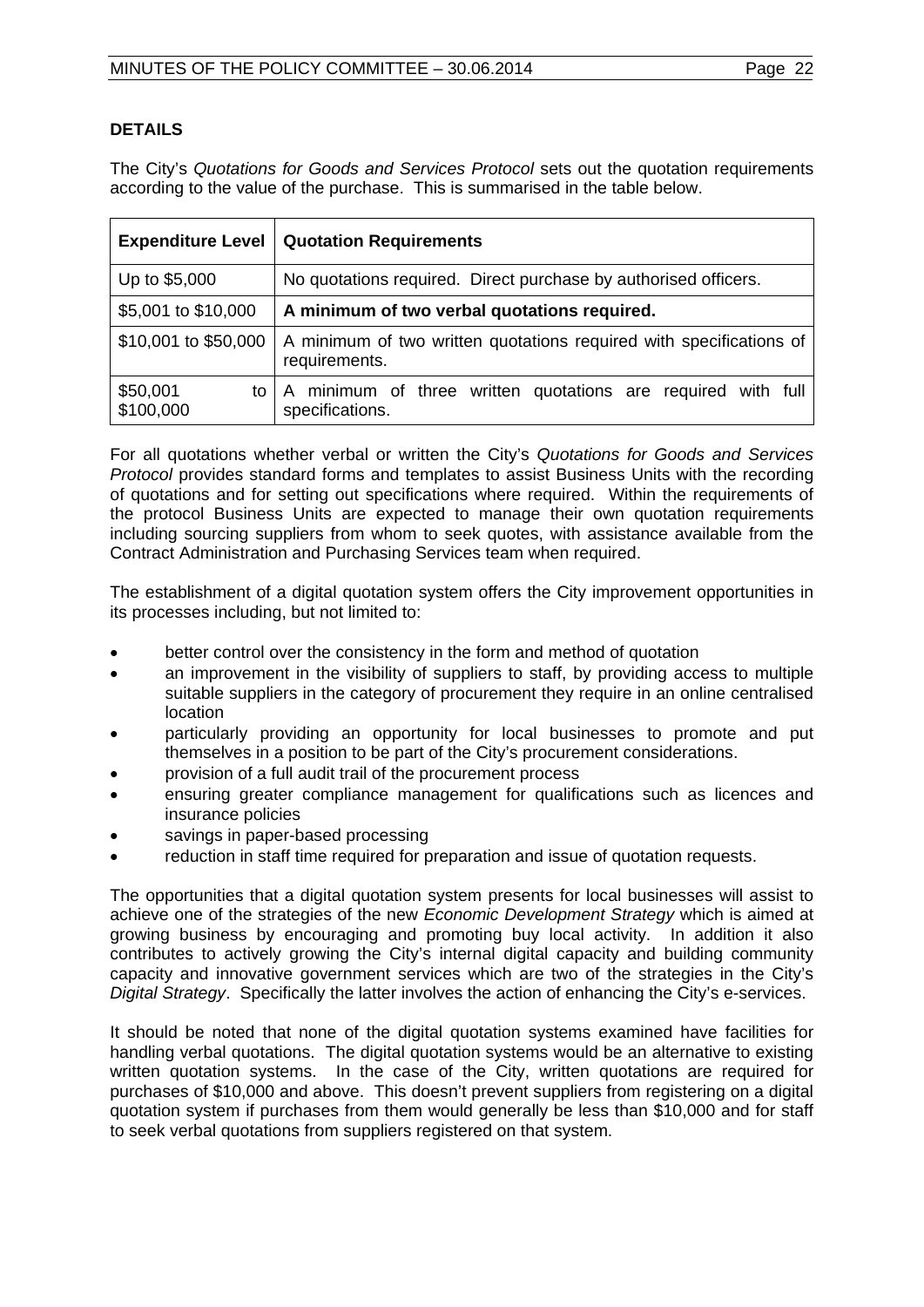# **Issues and options considered**

Four options have been considered in the evaluation of digital quotation systems. These are:

- WALGA eQuotes
- **Tenderlink**
- Technology One Quote Module
- No digital quotation system retention of current processes.

A summary of the features of each option is provided in Attachment 1.

# **1 – WALGA eQuotes**

eQuotes is a web-based system with the local and other suppliers component currently used by the local governments of Mandurah, Kalamunda, Stirling and Kalgoorlie-Boulder. Four other local governments are implementing or at various stages of commitment to the system. The use of the system for local and other suppliers would require the City to sign a three year agreement.

The upgrade provides all the same functionality as currently provided for WALGA preferred supplier panels. This includes the electronic issue of quotations, electronic communication with suppliers during the quotation period and to inform of the selection decision, an electronic evaluation matrix, statistics and the ability to download the full quotation process for storing in a records management system. Suppliers are listed in the categories of services they provide with each supplier maintaining a profile of their services including contact information and insurance certificates. This provides suppliers with the opportunity to make themselves known to City staff. Suppliers manage all their quotations with the City in a simple web interface.

An initial training session for City staff and suppliers is provided by WALGA staff when the system is installed. Any additional training after this would be at an additional cost to the City and would be provided on a quotation basis from WALGA once the quantity of sessions and number of attendees is known. WALGA have video tutorials available for both buyers and suppliers. City staff would be able to provide additional training to suppliers, once they themselves had completed suitable training.

WALGA eQuotes requires that the City sign up to one of several plans on offer. The plans require a fixed annual fee for a three year agreement with the number of users and volume of quotations capped depending on which plan is chosen. There are no installation costs. Because of the fixed fee the cost-effectiveness of the system improves as the volume of users and transactions increases.

# **Advantages**

- The system offers a fully developed process from issue of quotation request to assessment, electronic notifications and contractor performance management.
- It has simple reporting capabilities on statistics of individual requests with the ability to download the complete quotation process from issue of document, assessment and decision in a .zip file.
- Provides a full audit trail of all aspects of the procurement process.
- An administrator nominated by the City has full access to all requests issued by City staff.
- The system is simple to use and requires little training for staff.
- The City currently uses the system to access WALGA panel suppliers.
- In the future, a facility for recording verbal quotations may be developed.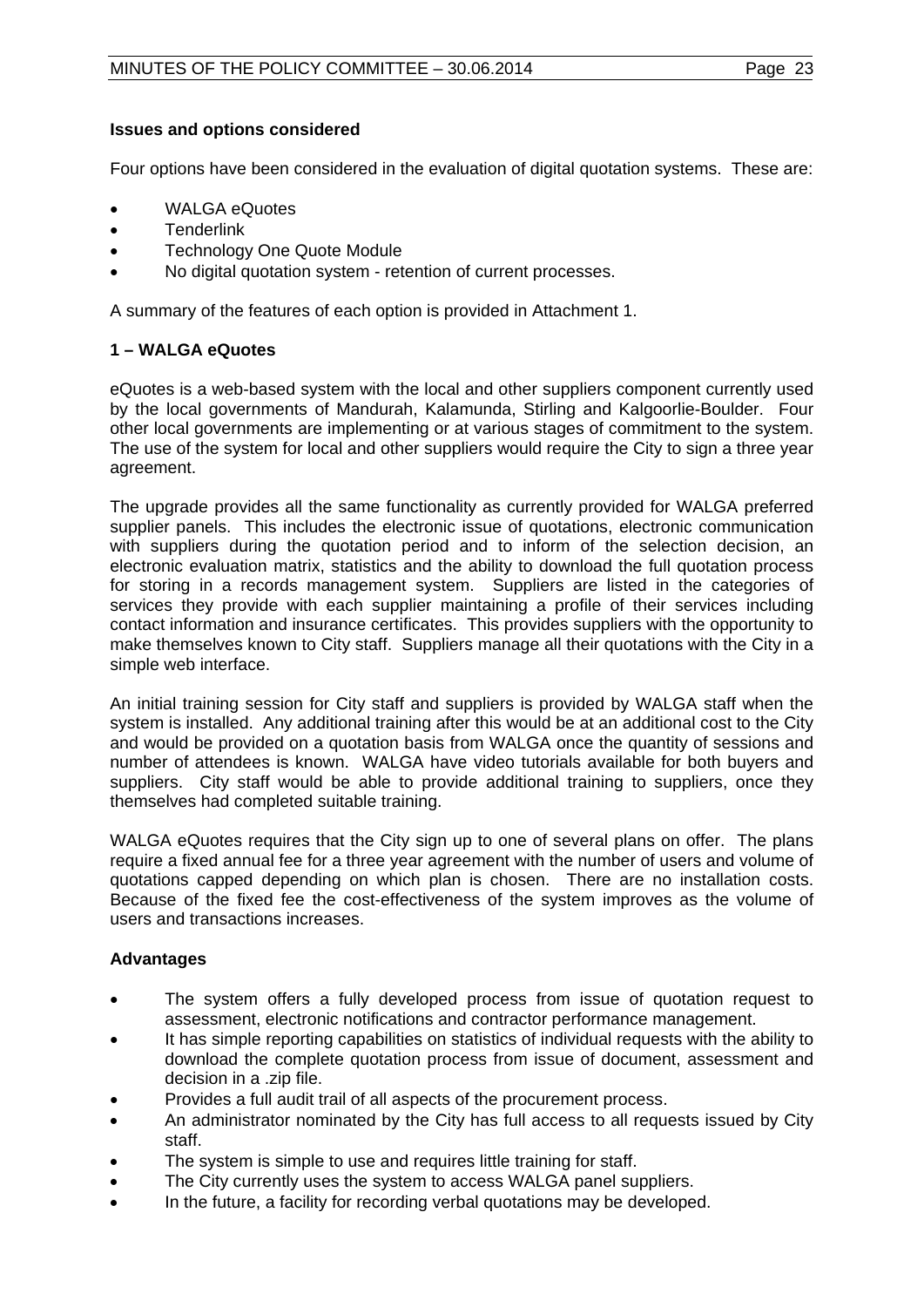- Suppliers are listed in the categories of services they provide with each supplier maintaining a profile of their services including contact information and insurance certificates. This provides suppliers with the opportunity to make themselves known to City staff.
- Suppliers manage all their quotations with the City in a simple web interface.

# **Disadvantages**

- Suppliers must be registered in order to receive a request for a quotation.
- Dependent on the plan taken up there is a limitation on the number of suppliers that can be registered.
- Suppliers may not be interested or have the facilities to participate in a digital system which may result in the supplier not being aware of quotation requests.
- Lack of awareness will be an issue unless there are information and training sessions to suppliers and promotion to local businesses in the City of Joondalup.

# **2 – Tenderlink**

Tenderlink is a web-based system predominantly intended for tenders. It is currently being used for tenders by nine WA metropolitan local governments.

The cost model is pay-per-use which when compared to a fixed fee model such as WALGA is cheaper when volume take up is low but becomes more expensive as volume increases. By way of example compared to WALGA's Silver level plan Tenderlink would be cheaper for less than 120 quotations a year but more expensive thereafter. In 2013 the City had 362 quotations with a value greater than \$10,000. There is also a once-off installation cost.

# **Advantages**

- The system offers a full process from issue of quotation request, an evaluation tool, the ability to electronically communicate with suppliers, is fully auditable and has reporting capabilities.
- The City can use the system to issue and assess quotations or issue the quotation only.
- It is a pay-per-use system.
- The City's current suppliers can be migrated to the system and grouped in categories if required.
- The City would also be able to issue public quotation requests. Companies registered with Tenderlink for notifications, would be informed of the quotation and not just those registered with the City of Joondalup.
- Suppliers are listed in the categories of services they provide with each supplier maintaining a profile of their services including contact information and insurance certificates. This provides suppliers with the opportunity to make themselves known to City staff.
- Suppliers manage all their quotations with the City in a simple web interface.

# **Disadvantages**

- Suppliers must be registered in order to receive a request for a quotation.
- Suppliers may not be interested or have the facilities to participate in a digital system which may result in the supplier not being aware of quotation requests.
- Does not offer any contractor performance management capabilities.
- Lack of awareness will be an issue unless there are information and training sessions to suppliers and promotion to local businesses in the City of Joondalup.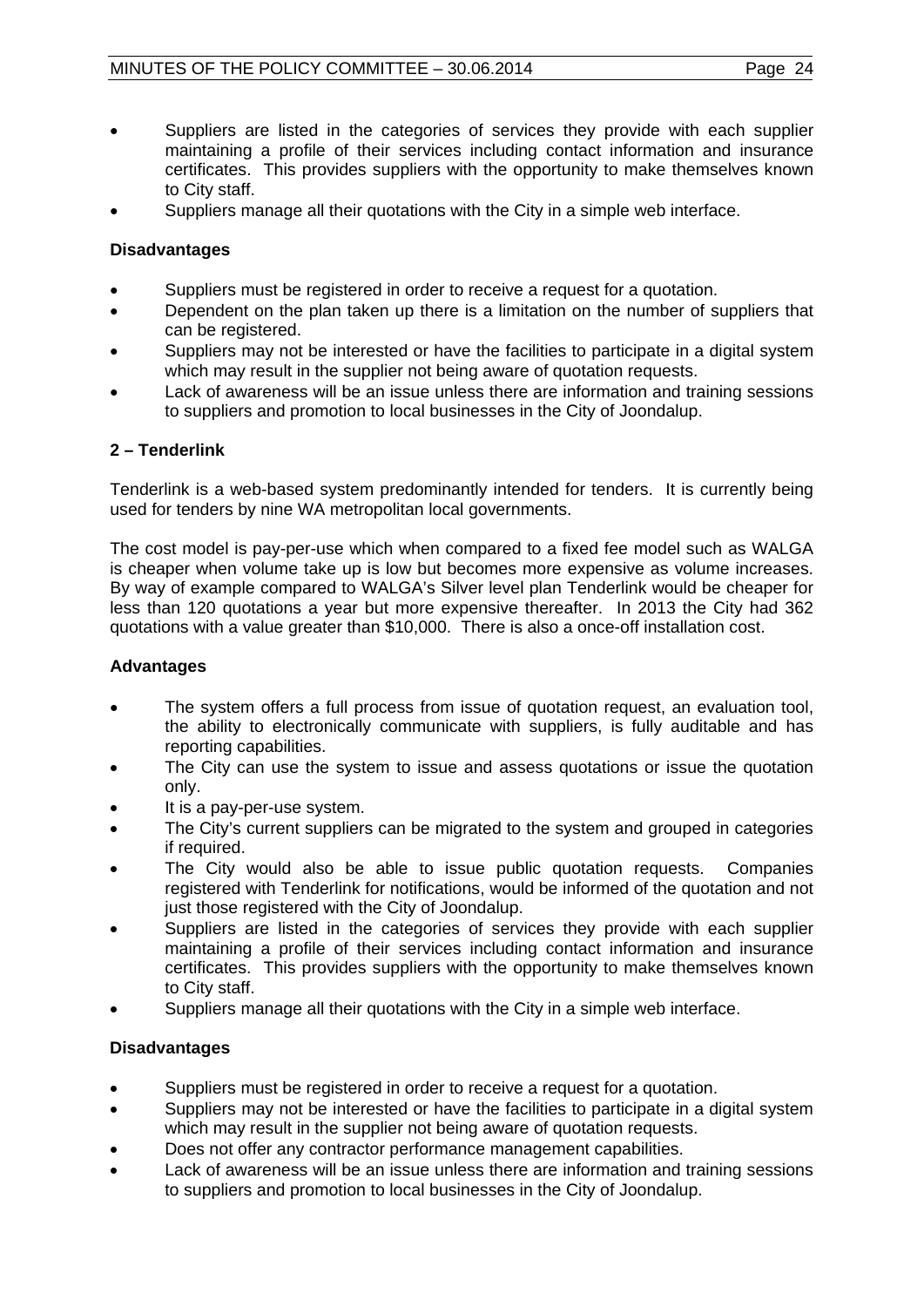# **3 – Technology One Quote Module**

The City's current financial system has a module developed for quotations. The module is a simple system that allows users to issue quotations via email. The form of quotation is specified through the use of templates.

There are no usage based fees for the Technology One module however there is a once-off licence fee for the module itself and an ongoing annual maintenance fee.

# **Advantages**

- The system is simple to use and is familiar in its structure and interface compared tother Technology One modules in operation at the City.
- Quotations are issued and returned via email and then manually inputted into the system.
- Communications with respondents can be recorded in the system.
- Quotations can be issued to existing suppliers in the Accounts Payable module or to wholly new respondents.
- The system allows an approved quote to generate a requisition and store a link to the requisition for reporting purposes.

# **Disadvantages**

- The system has no assessment functionality, with only the reason for recommendation capable of being recorded.
- It does not provide a download function for the complete procurement process. Officers can link the quotations received as attachments only.

# **4 – No Digital Quotation System - Retain the Current Processes**

The City currently obtains quotations for purchases between \$10,000 and \$100,000 by email, post and fax from suppliers.

# **Advantages**

- There is familiarity with the current systems.
- There are no requirements for any additional software and no additional costs.

# **Disadvantages**

- The system can only be used internally and does not offer any on-line access for suppliers, local or otherwise, to the City's procurement requirements.
- While templates are used for quotations there can still be inconsistencies in the issue, content and assessment of quotations.
- Quotation documentation is captured in the purchasing system but not in a single database making reporting difficult and for the most part a manual process.

# **Price Assessment**

Following the assessment of the functionality of the considered options, a comparison was carried out on the costs of implementation and operation of a digital quotation system for three years. To provide an estimate of expenditure, an annual volume of 360 quotations have been used in the calculation. The retention of current systems has no additional cost to the City.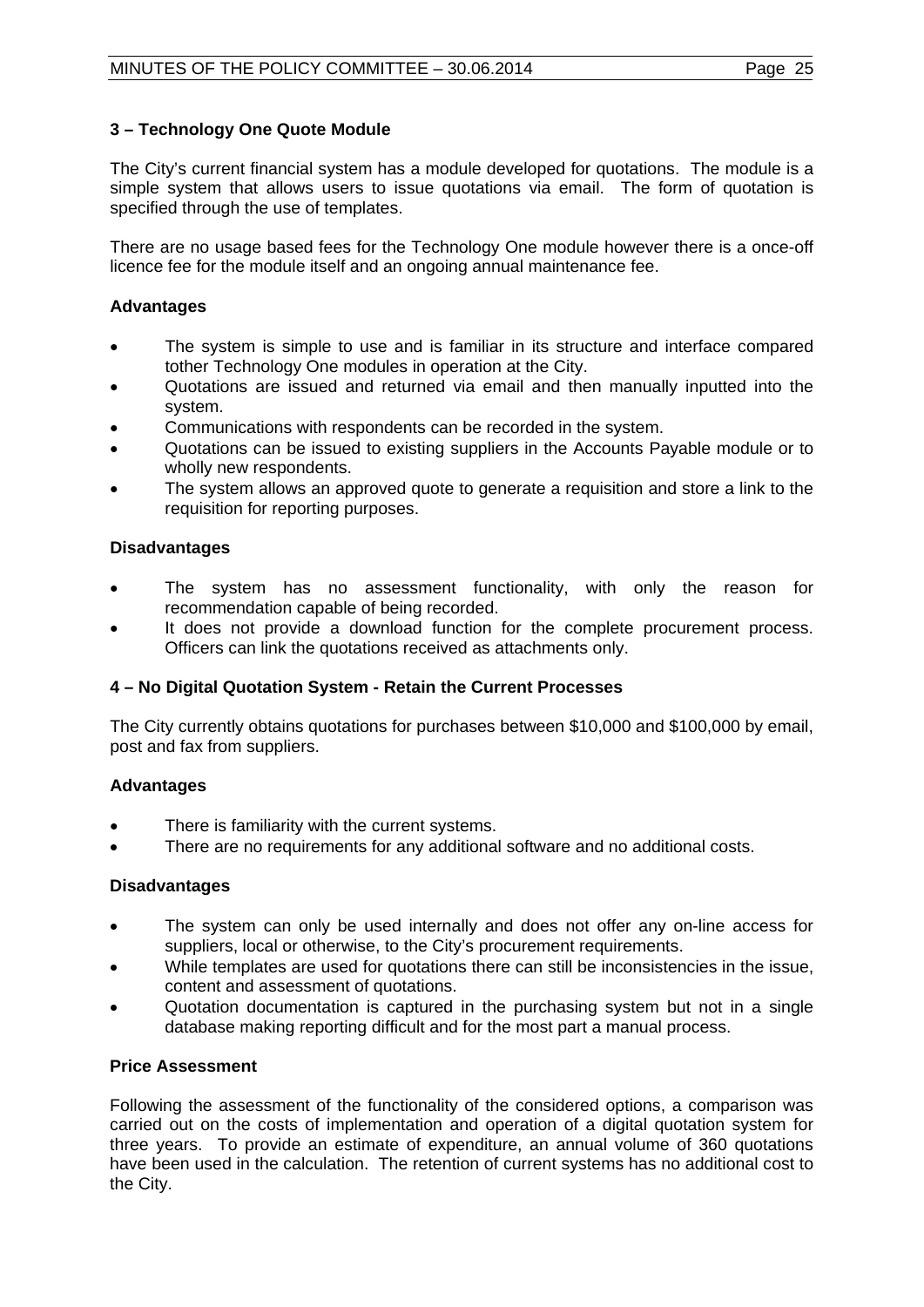The price assessment is included as Confidential Attachment 2.

Based on the assessment of functionality and price, the WALGA eQuotes system (Silver Plan) is assessed as best meeting the requirements of the City and represents best value for money. If the use of the system increases over the limits of users and quotations issued, the City would be able to upgrade further to the Gold Plan.

# **General Issues**

One of the key issues for considering a digital quotation system is whether it should be compulsory. For the benefits outlined above to be derived the system doesn't just have to be made available it would need to be actually used and it may be necessary make it compulsory to achieve this. Operating the current manual system in parallel with a digital system would defeat the benefits of a digital system.

Nevertheless there are real potential benefits for the City to move to a digital quotation system and it is suggested that a phased in approach be taken with both the new and existing manual system operating in parallel for a nominated period. The City would need to work with suppliers during the phase-in to help them with the transition.

# **Legislation / Strategic Community Plan / policy implications**

| Legislation                     | Local Government (Functions and General) Regulations<br>1996.                                                                              |  |
|---------------------------------|--------------------------------------------------------------------------------------------------------------------------------------------|--|
| <b>Strategic Community Plan</b> |                                                                                                                                            |  |
| <b>Key theme</b>                | Governance and Leadership.                                                                                                                 |  |
| <b>Objective</b>                | Corporate capacity.                                                                                                                        |  |
| <b>Strategic initiative</b>     | Adopt citizen-centric digital services as opportunities arise<br>that support improved service delivery and accessibility by<br>residents. |  |
| <b>Policy</b>                   | Not applicable.                                                                                                                            |  |

# **Risk management considerations**

A digital quotation system would assist the City in compliance with its *Quotations for Goods and Services Protocol*, provide a full audit trail and transparent procurement process. Governance and probity would be simpler to demonstrate with fully developed reporting capabilities.

# **Financial / budget implications**

# Current financial year impact

There are no current year budget impacts as it is not intended to be implemented until 2014- 15.

| Account no.          | Not applicable. |
|----------------------|-----------------|
| <b>Budget Item</b>   | Not applicable. |
| <b>Budget amount</b> | Not applicable. |
| Amount spent to date | Not applicable. |
| <b>Proposed cost</b> | Not applicable. |
| <b>Balance</b>       | Not applicable. |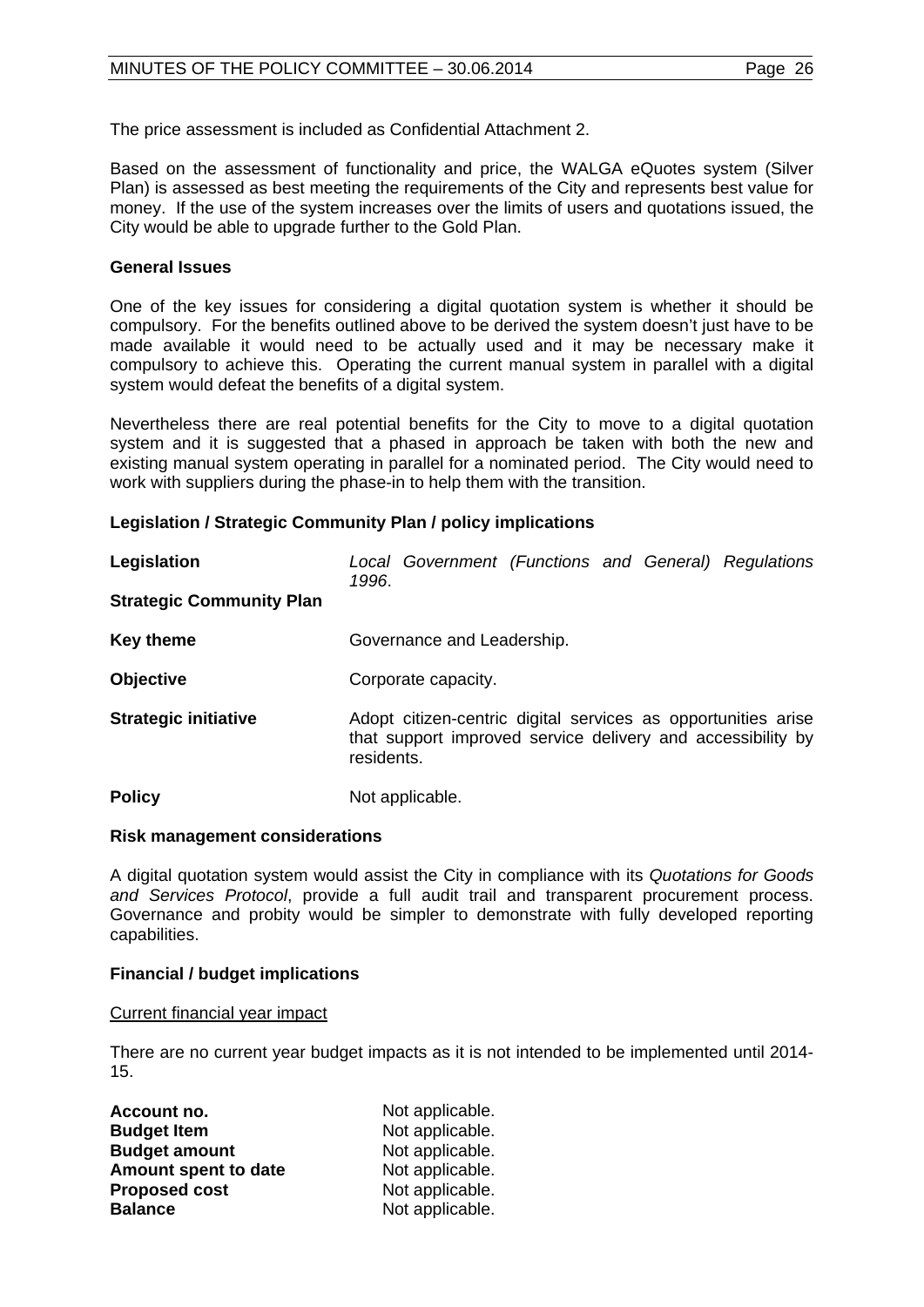#### Future financial year impact

| <b>Annual operating cost</b>          | \$12,000              |
|---------------------------------------|-----------------------|
| <b>Estimated annual income</b>        | \$.                   |
| <b>Capital replacement</b>            | Not Applicable.       |
| 20 Year Strategic Financial \$240,000 |                       |
| <b>Plan impact</b>                    |                       |
| Impact year                           | Annually from 2014-15 |

All amounts quoted in this report are exclusive of GST.

#### **Regional significance**

Not applicable.

#### **Sustainability implications**

The installation of a digital quotation system has the potential to reduce the City's use of paper.

#### **Consultation**

Not applicable.

# **COMMENT**

The proposed eQuotes system provides the City with improvement opportunities in its processes including, consistency in the form and method of quotation, an improvement in the visibility of suppliers to staff, provision of a full audit trail of the procurement process, ensuring greater compliance management for qualifications such as licences and insurance policies, savings in paper-based processing and reduction in staff time required for preparation and issue of quotation requests.

In addition there will be greater opportunities for local businesses to promote and put themselves in a position to be part of the City's procurement considerations. The eQuotes system will assist achieve one of the new draft Economic Development Strategy's strategies for growing business by encouraging and promoting buy local activity as one way of promoting business activity and productivity programs.

# **VOTING REQUIREMENTS**

Simple Majority.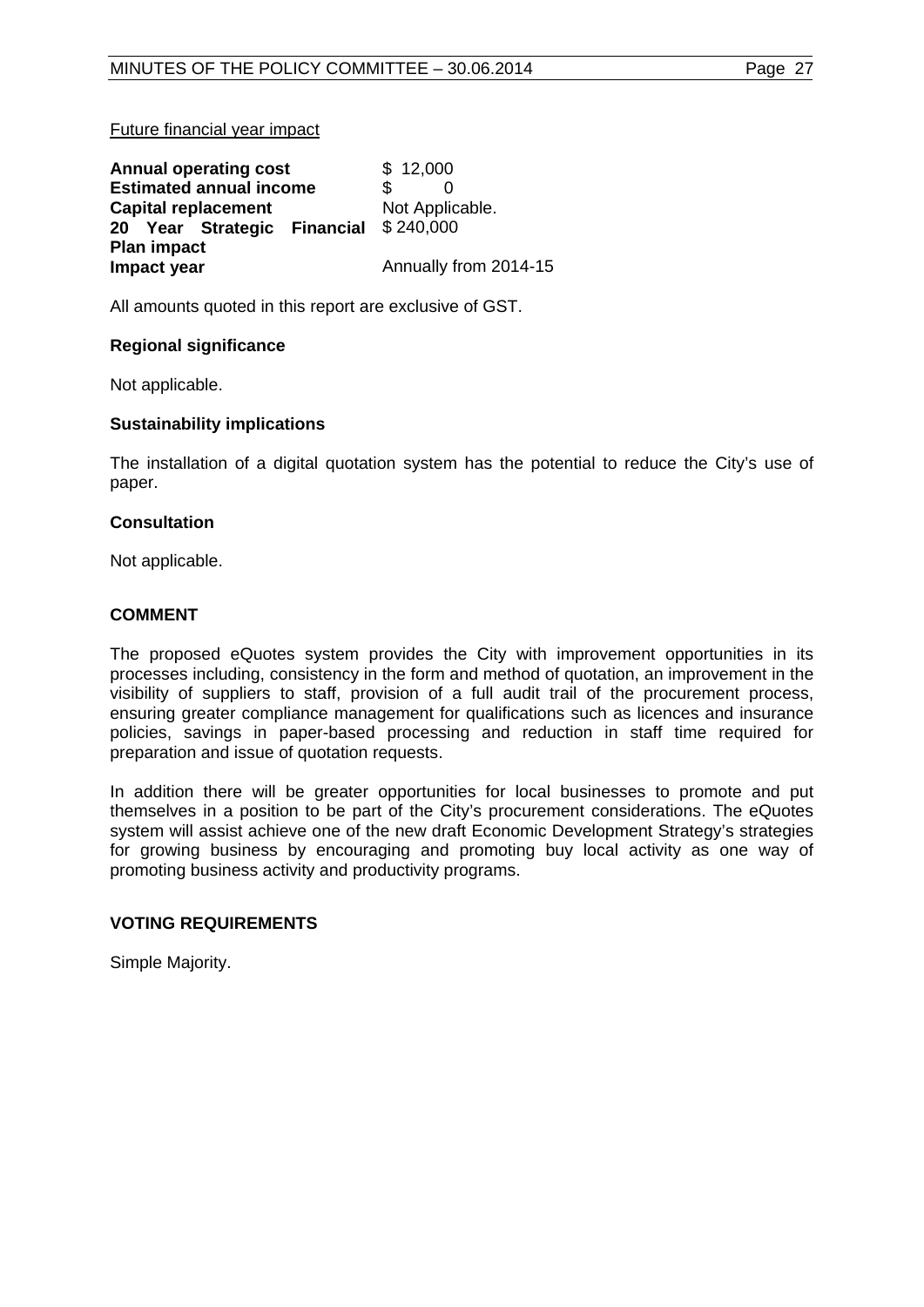**MOVED Cr Norman, SECONDED Cr Chester that the Policy Committee NOTES:**

- **1 the City has undertaken an evaluation of digital tender and quotation systems compared to its current systems and the Chief Executive Officer has approved the upgrade of the City's current WALGA eQuotes preferred supplier service to the Silver Member Plan;**
- **2 implementing a digital tender and quotation system contributes to actively grow the City's internal digital capacity and build community capacity and innovative government services as per City's** *Digital Strategy* **and encourage and promote buy local activity as per the City's** *Economic Development Strategy.*

#### **The Motion was Put and CARRIED (5/0)**

**In favour of the Motion:** Crs Gobbert, Chester, Norman, Ritchie and Taylor.

*Mayor Pickard entered the room at 6.34pm.*

*Appendix 4 refers*

*To access this attachment on electronic document, click here: [Attach4agnPolicy300614.pdf](http://www.joondalup.wa.gov.au/files/committees/POLI/2014/Attach4agnPolicy300614.pdf)*